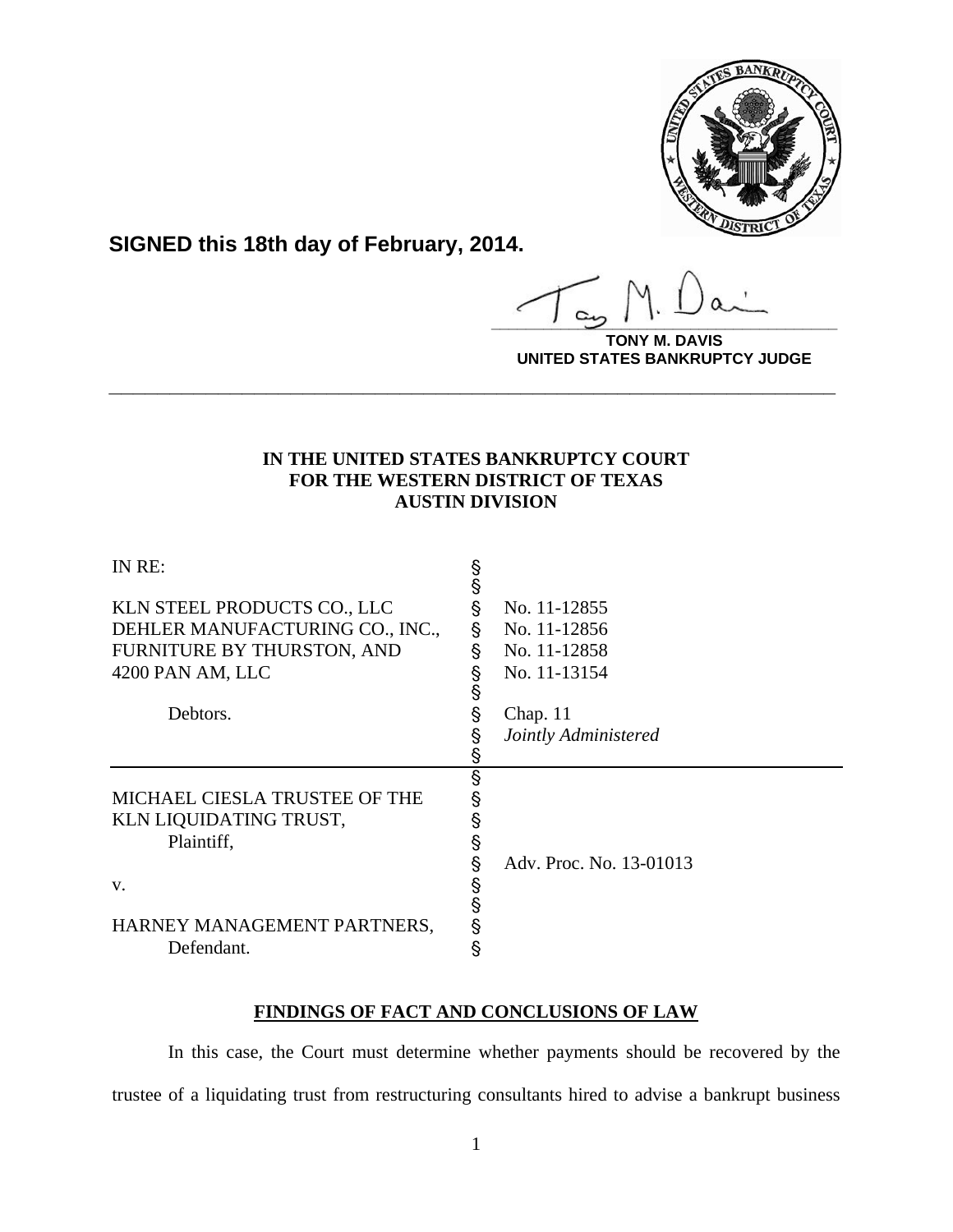prior to its bankruptcy filing, or whether those payments are protected from recovery by the "ordinary course of business" or "new value" defenses.

 At summary judgment, the Court found that most of the contested payments were not avoidable, because they fit snugly within the "ordinary course of business" exception. Now, the Court finds that the remaining amounts are not protected as "ordinary course" payments, and only a small amount is protected by the "new value" exception. The Court also finds that the payments have been properly placed at issue before the court, and that the plaintiff has standing to pursue them.

 The Court has considered the Complaint [Dkt. No. 1], Harney Management Partners, LLC's Answer and Affirmative Defenses to Complaint (the "Answer") [Dkt. No. 6], Harney Management Partners, LLC's Closing Statement ("Harney's Closing Statement") [Dkt. No. 38], Plaintiff's Post-Trial Brief [Dkt. No. 37], the presentations made at a trial on this matter held on October 25, 2013 (the "Trial"), all other evidence in the record, and the relevant case law.

#### **I. JURISDICTION AND CONSTITUTIONAL AUTHORITY**

 The Court has jurisdiction over this avoidance action pursuant to 28 U.S.C. § 1334. This is a core proceeding under 28 U.S.C. § 157(b)(2)(F).

 But while jurisdiction is certain, the Court's authority under the Constitution to determine the dispute is less so. This uncertainty arises in the wake of *Stern v. Marshall*, 131 S. Ct. 2594 (2011), in which the Supreme Court ruled that at least some matters within the statutory jurisdiction of non-Article III bankruptcy courts nonetheless cannot be constitutionally decided by those courts.

 If a creditor has filed a proof of claim in the bankruptcy case, courts are generally confident that an avoidance action (such as this one) targeting that creditor *is* within the Court's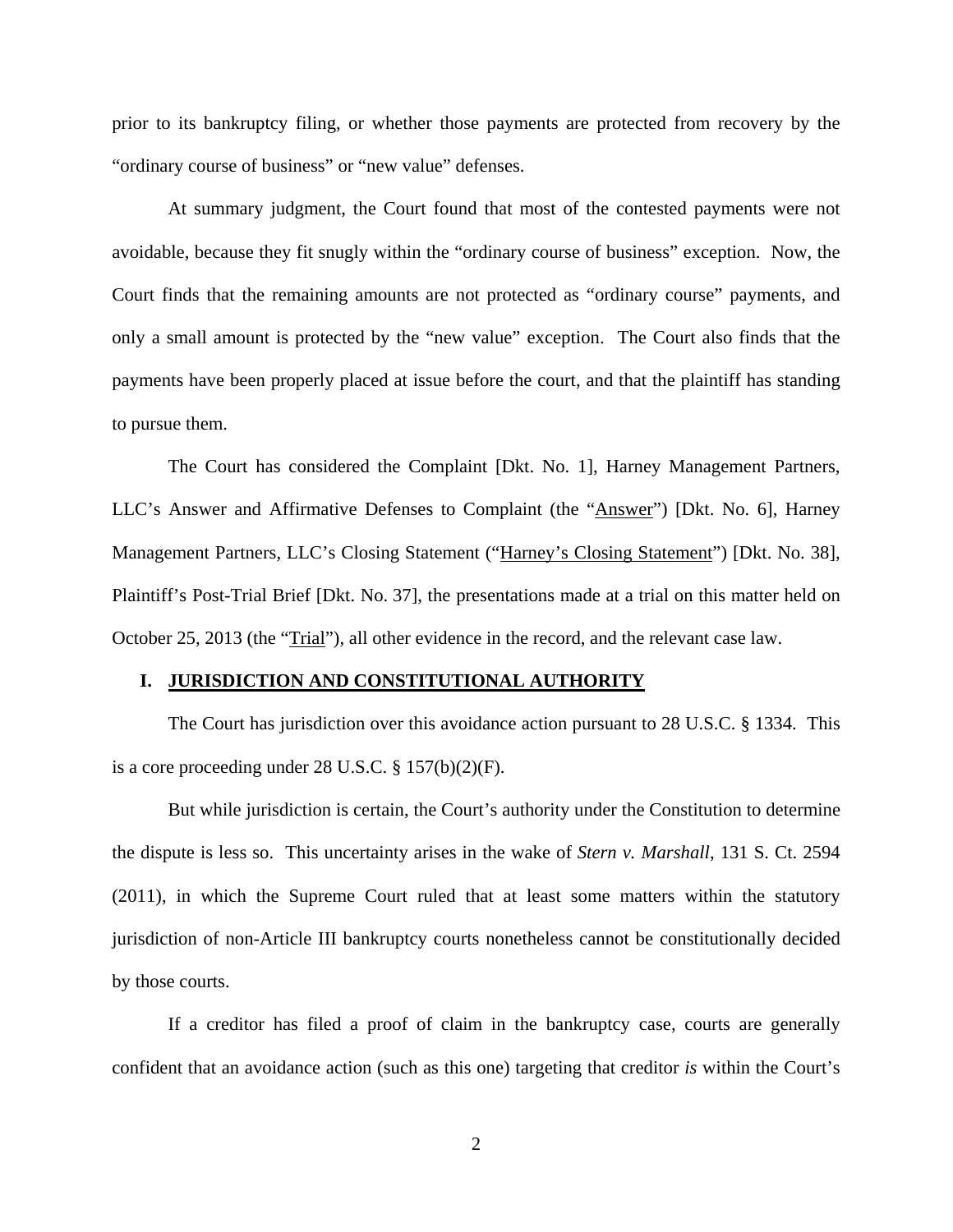constitutional power, because the "process of allowing or disallowing claims" will usually require deciding the avoidance issue. *Stern*, 131 S. Ct. at 2616; *see Burns v. Dennis (In re Se. Materials, Inc.)*, 467 B.R. 337, 348- (Bankr. M.D.N.C. 2012) (discussing cases). But Harney has not filed a proof of claim, $<sup>1</sup>$  so that avenue to a final judgment appears foreclosed.</sup>

 Some courts allow bankruptcy courts to enter final judgments upon consent of the parties. *See Exec. Benefits Ins. Agency v. Arkison (In re Bellingham Ins. Agency)*, 702 F.3d 553, 566-70 (9th Cir. 2012), *cert. granted sub nom. Exec. Benefits Ins. Agency v. Arkison*, 133 S.Ct. 2880 (2013) (No. 12-1200). Here, the parties have consented. But the Fifth Circuit has ruled squarely that such consent is ineffective to empower this Court to enter a final judgment under the Constitution. *See Frazin v. Haynes & Boone, L.L.P. (In re Frazin)*, 732 F.3d 313, 320 n. 3 (5th Cir. 2013); *BP RE L.P. v. RML Waxahachie Dodge, L.L.C. (In re BP RE, L.P.)*, 735 F.3d 279, 286-91 (5th Cir. 2013). (This issue is currently before the Supreme Court, as *Executive Benefits Insurance Agency v. Arkison*, No. 12-1200.)

 So then: The creditor not having filed a proof of claim, and the parties' consent being unavailing, can the Court issue a final judgment in this avoidance action? Since *Stern*, courts have been divided on whether bankruptcy courts can enter final decisions in preference actions under such conditions. *See* Tyson A. Crist, Stern v. Marshall*: Application of the Supreme Court's Landmark Decision in the Lower Courts*, 86 AM. BANKR. L.J. 627, 663-66 (2012) (collecting cases). The arguments for and against are sound. *See, e.g.*, *West v. Freedom Medical, Inc. (In re Apex Long Term Acute Care—Katy, L.P.)*, 465 B.R. 452, 455-68 (Bankr. S.D. Tex. 2011) (providing extensive discussion of relevant jurisprudence and ultimately

 $\overline{a}$ 

<sup>&</sup>lt;sup>1</sup> This is true so far as the Court can determine; out of the hundreds of proofs of claim that have been filed against KLN, neither Harney nor Harney's counsel is named as claimant.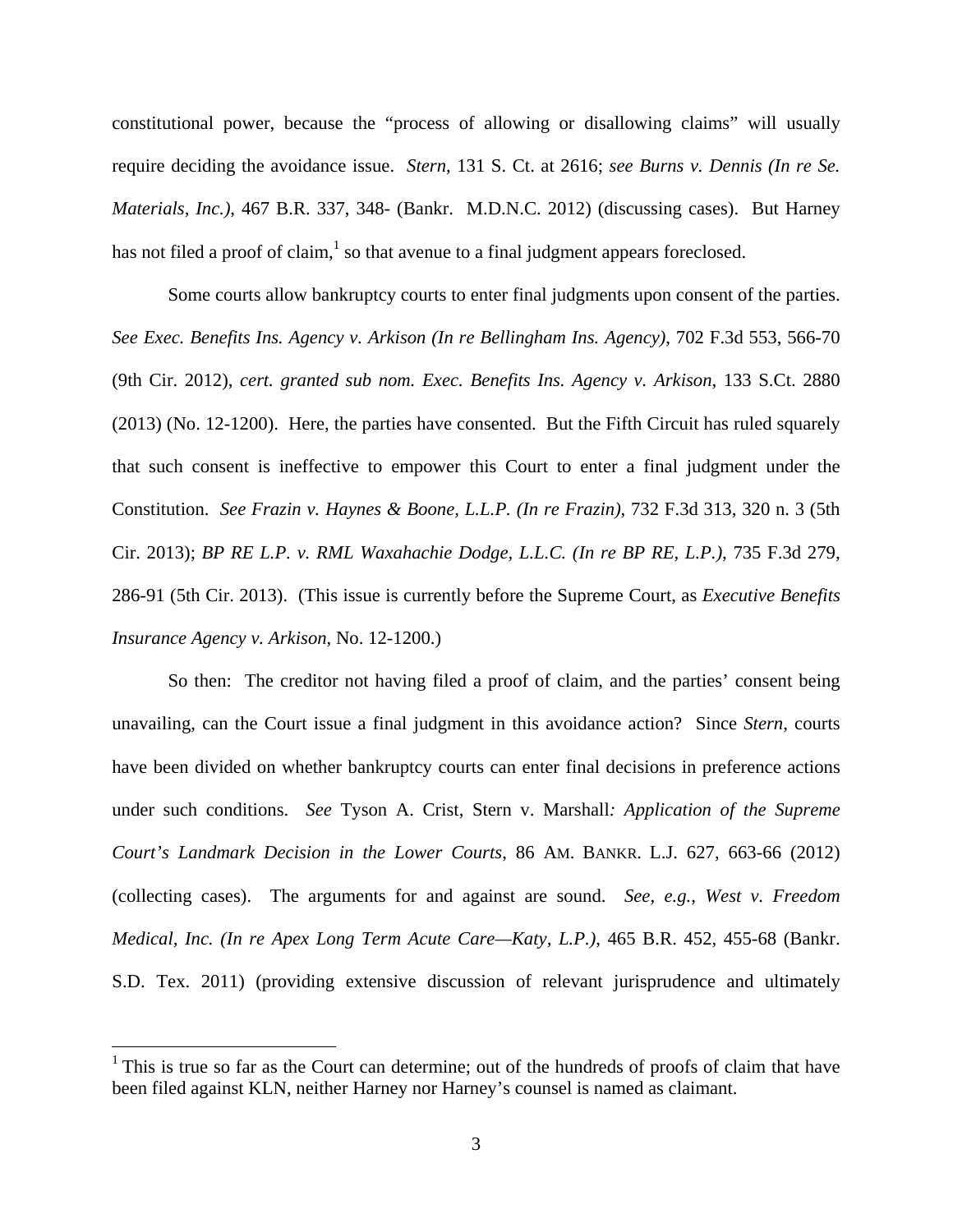concluding that preference actions are determinable by bankruptcy courts). The issue appears finely balanced. It is not decisively resolvable without further guidance from the Fifth Circuit or the Supreme Court. Because there is no clear precedent altering the status quo in this respect, the Court will adhere to the pre-*Stern* practice of issuing its ruling on this core matter as a final judgment, as Congress permitted under 28 U.S.C. § 157(b)(2)(F).

 If the District Court concludes that this course of action was in error, and that this Court lacks constitutional authority, the "final judgment" can be construed as "proposed findings of fact and conclusions of law," with a final judgment to be entered by the district court. *See* Order of Reference of Bankruptcy Cases and Proceedings at 1-2 (W.D. Tex. Oct. 4, 2013). $2$ 

#### **II. BACKGROUND**

 $\overline{a}$ 

## **A. KLN's Bankruptcy Filing, Plan, and Liquidating Trust**

On November 22, 2011, KLN Steel Products Company, LLC, along with several other affiliates (collectively, "KLN"), filed a petition for relief (the "Petition") under Chapter 11 of Title 11 of the United States Code (the "Bankruptcy Code"). Under the Debtors' Third Amended Chapter 11 Plan of Reorganization (the "Plan") [Dkt. No. 377], as confirmed by this Court [Dkt. No. 419], Michael Ciesla ("Plaintiff") was appointed as liquidating trustee of KLN. Under the Plan, Plaintiff is empowered to pursue certain of KLN's claims, including avoidance claims. *See* Plan §§ 6.5, 6.6 (outlining preserved claims to be pursued by Plaintiff). Whether he is empowered to pursue all of the claims here is a matter of some dispute, and is dealt with below. *See infra* § III.A.1.

 $2^2$  Some courts have held that the jurisdictional statute governing "core" matters, 28 U.S.C. § 157(b), does not permit such a course of action, and this is another question currently before the Supreme Court in the *Executive Benefits Insurance Agency* case. But this Court need not delve into this issue in light of the clarity of the standing order in this district.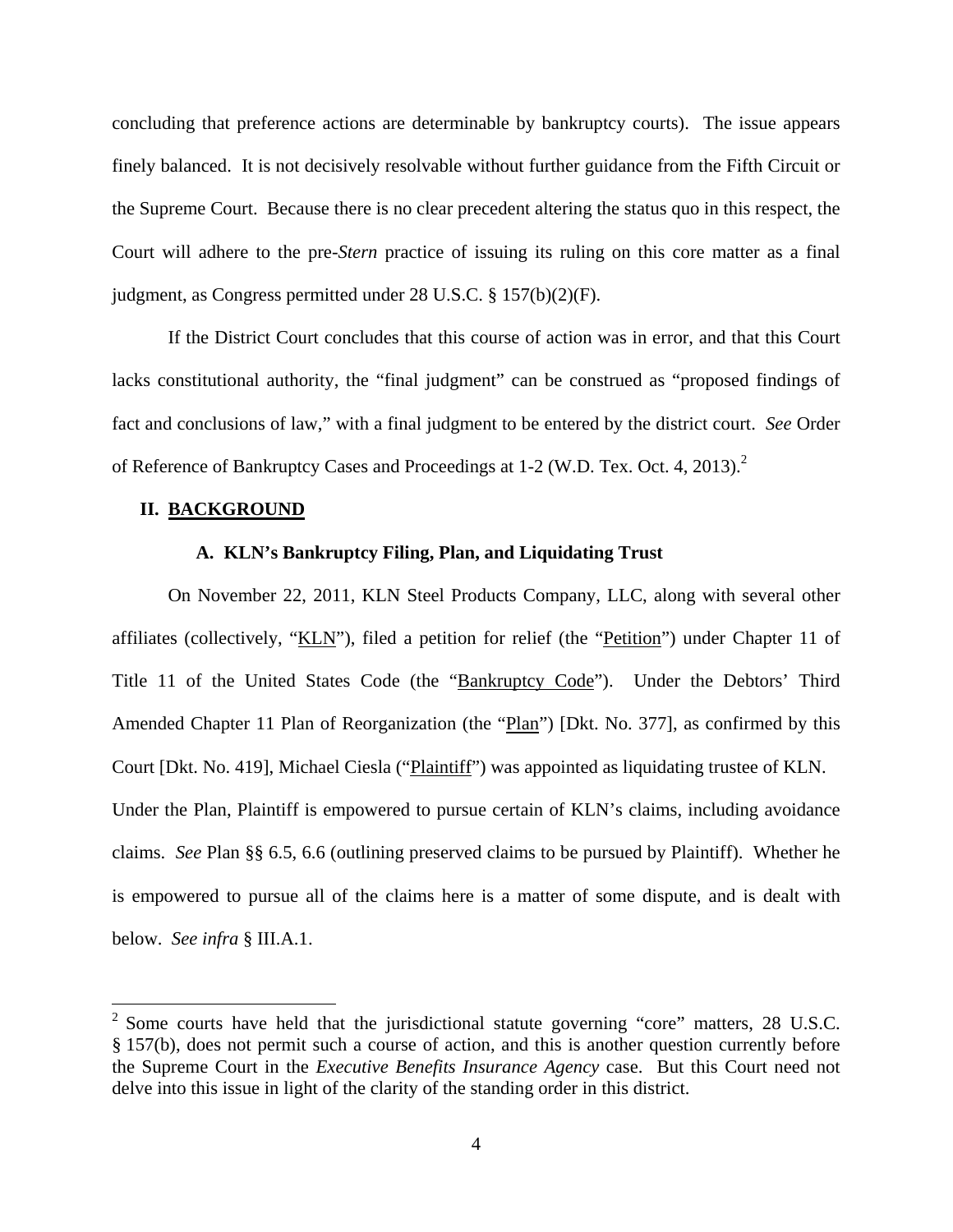## **B. Pre-Petition Dealings Between Harney and KLN**

The Court finds the following facts (which were largely undisputed) concerning the prebankruptcy dealings between KLN and Harney Management Partners, LLC ("Harney").

Beginning in February of 2011, Harney provided business consulting and restructuring advisory services to KLN. At first, services were provided (and paid for) under an engagement agreement dated February 2, which provided for hourly rates of compensation, weekly invoices from Harney covering the prior week's work, and payment to be made "*via wire transfer*" within three business days of each e-mailed invoice. Def. Trial Ex. 1 (emphasis original). KLN paid Harney \$20,000 as a retainer, under the terms of this agreement.

These initial terms proved onerous to KLN, which was struggling to make ends meet. Indeed, most payments were made somewhat later than the three business days' deadline contemplated in the engagment letter.

The agreement was modified on April 27, 2011. Harney agreed to extend the time for payment to ten business days from the invoice date, to cap its weekly bills at \$10,000, and to defer payment for services not covered by that capped amount. Def. Trial Ex. 2. The February agreement otherwise remained in force, including its requirement of payment by wire transfer.

The April modification was effective until June 13, when the fee cap/deferral component was rescinded, with the contractual relationship otherwise left in place. Def. Trial Ex. 3.

The next change in circumstances occurred on November 1, when, citing "discoveries we made . . . last week" and "potentially improper financial transactions," Harney resigned. Def. Trial Ex. 10. Harney attached a final invoice and requested payment for fees that were already due.

A week later, on November 8, Harney and KLN entered yet another retention agreement,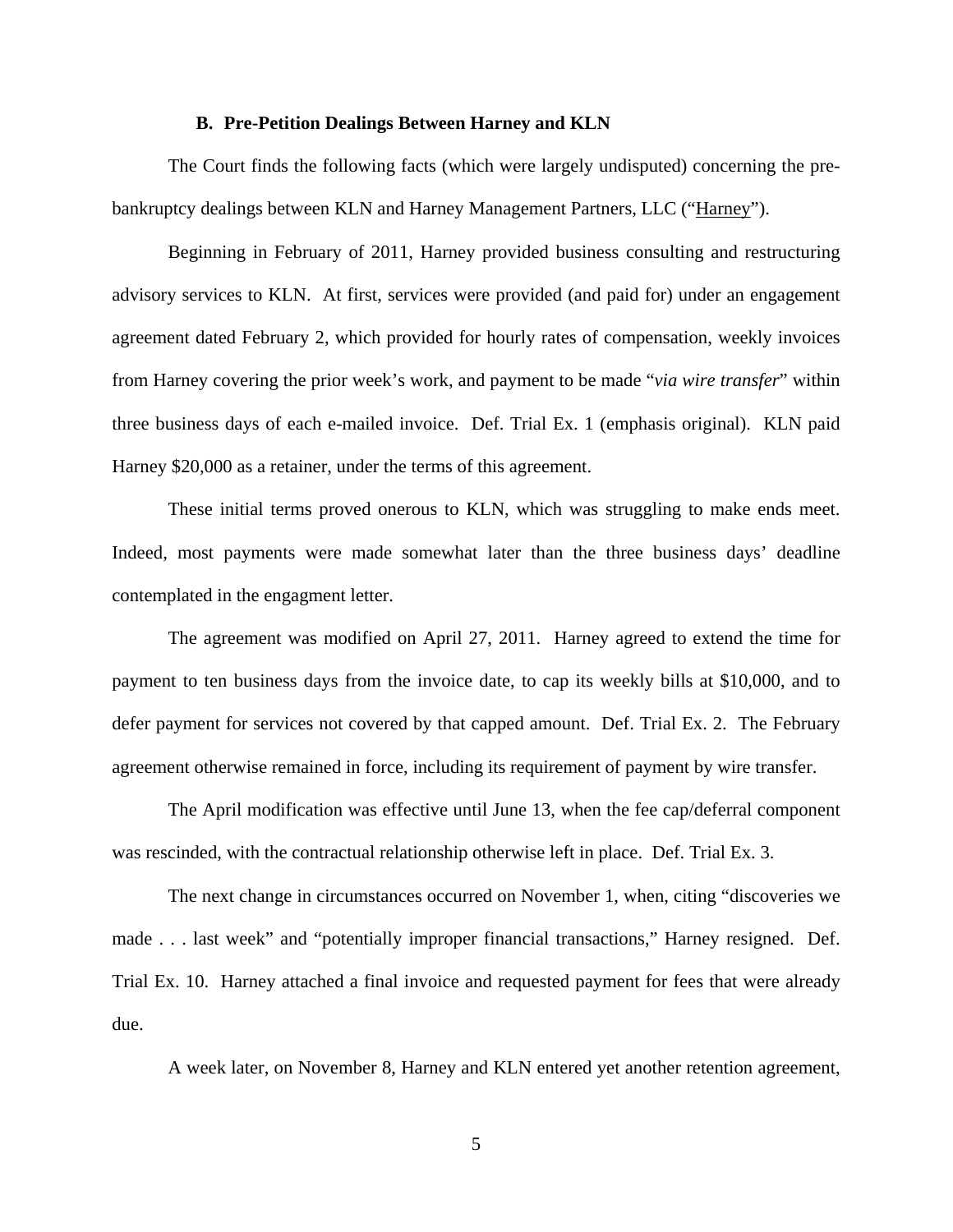under which KLN agreed to maintain the \$20,000 retainer, and to make payments "*via wire transfer*" within ten business days of invoice. Def. Trial Ex. 12 (emphasis original). Harney agreed to cap its charges at \$25,000 per week. The parties also made various arrangements for payments that were already pending.

As evidence at Trial showed, and as helpfully summarized in a chart included in the affidavit of Gregory S. Milligan (an executive vice president of Harney), in addition to the \$20,000 retainer paid on Feburary 7, 2011, KLN made numerous payments between Harney's February engagement through KLN's November 22, 2011 bankruptcy filing. *See* Def. M.S.J. Ex. 1.

Partial or full payments were made on twelve invoices during the 90 days before the filing of the Petition (the "Preference Period"). These are the payments Plaintiff filed suit to recover. The time and manner of the Preference Period payments may be summarized as follows. (This summary was introduced and left unchallenged at both summary judgment and at trial, and the Court's analysis of the invoices and evidence of payment supports the conclusions drawn from it.)

*Timing*. Payments were made an average of 6.25 business days from the invoice date, and in all cases within two to ten days of the invoice date.

*Manner*. The invoices were paid by wire transfer, with the exception of one by check, and another partially by check and partially by wire transfer.

There was also a final payment made on the day of bankruptcy in the amount of \$50,000. There is factual controversy as to the conditions under which this payment was made, with Plaintiff insisting it was extracted under extraordinary and "coercive" circumstances, because (it is claimed) Harney refused to release information crucial to the impending bankruptcy filing until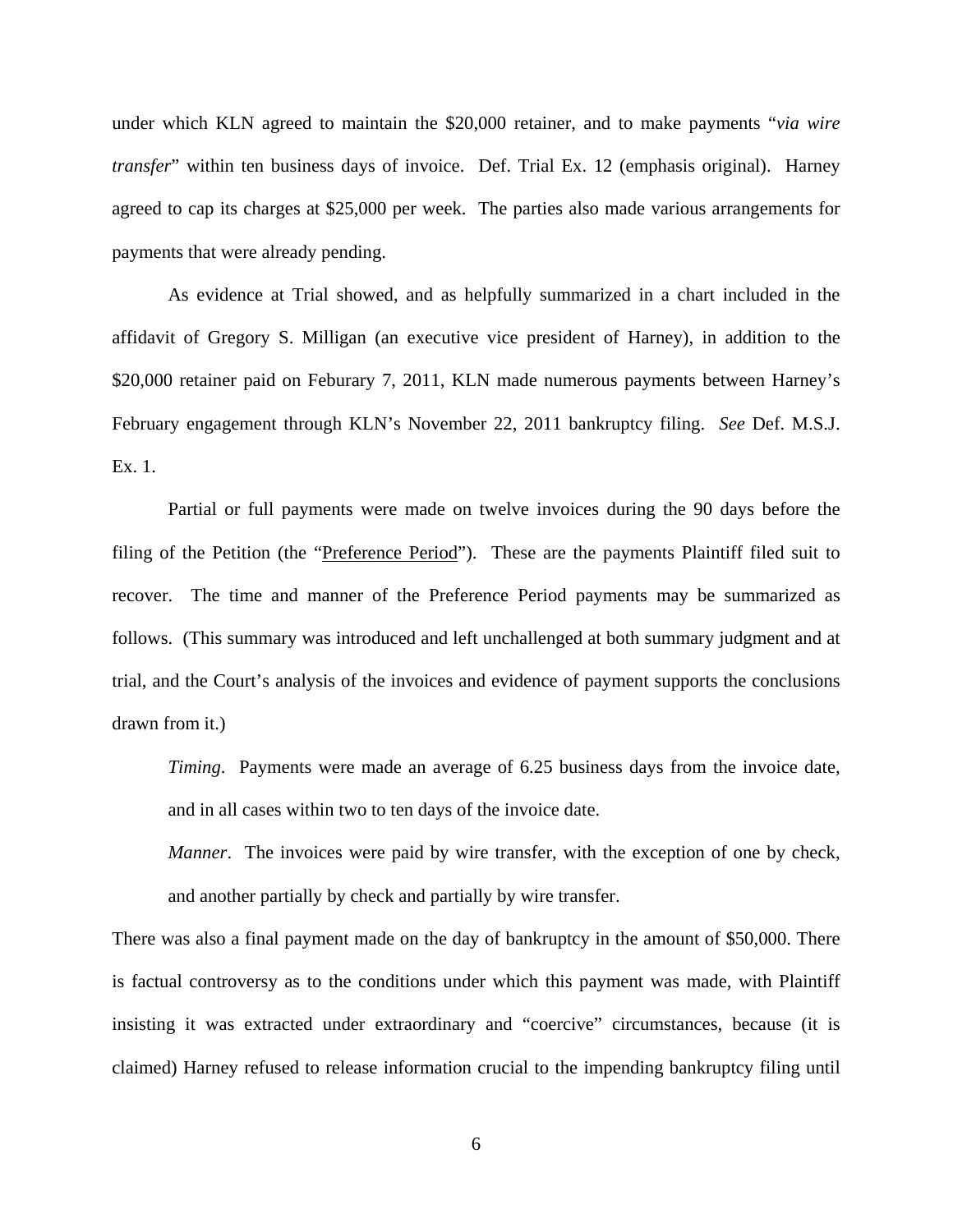the payment had been made.

The Preference Period payments can be compared to the payments made prior to the Preference Period. Harney issued twenty-eight invoices during the period February 8 through August 13, and KLN paid these in full or in part during the period February 24 through August 15, 2011 (after which the Preference Period began). The time and manner of these payments may be analyzed as follows.

*Timing*. Payments were made an average of seven business days from the corresponding invoice date, and they were made in all cases within three to nineteen days from the date of the corrsponding invoice date.

*Manner*. Payments were made by wire transfer. Four times, two invoices were paid at once (i.e., in one transfer), while two other invoices were divided over two payment dates (i.e., paid piecemeal).

## **C. This Litigation**

#### *1. The Pleadings*

In the Complaint, Plaintiff sought to recover payments made during the Preference Period in the sum of "at least" \$168,594.85, as preferential transfers recoverable pursuant to section 547(b) of the Bankruptcy Code. Although Plaintiff never amended this Complaint, it later became clear from his filings and representations to the Court that he wished to recover another payment made in the 90 days prior to filing, in the sum of \$50,000, for a total attempted recovery of \$218,594.85. (Whether or not Plaintiff successfully put this additional amount in play, and whether Plaintiff has standing to claim it in light of the Plan and Disclosure Statement, are discussed below.)

In the Answer, Harney asserted, among other things, certain affirmative defenses,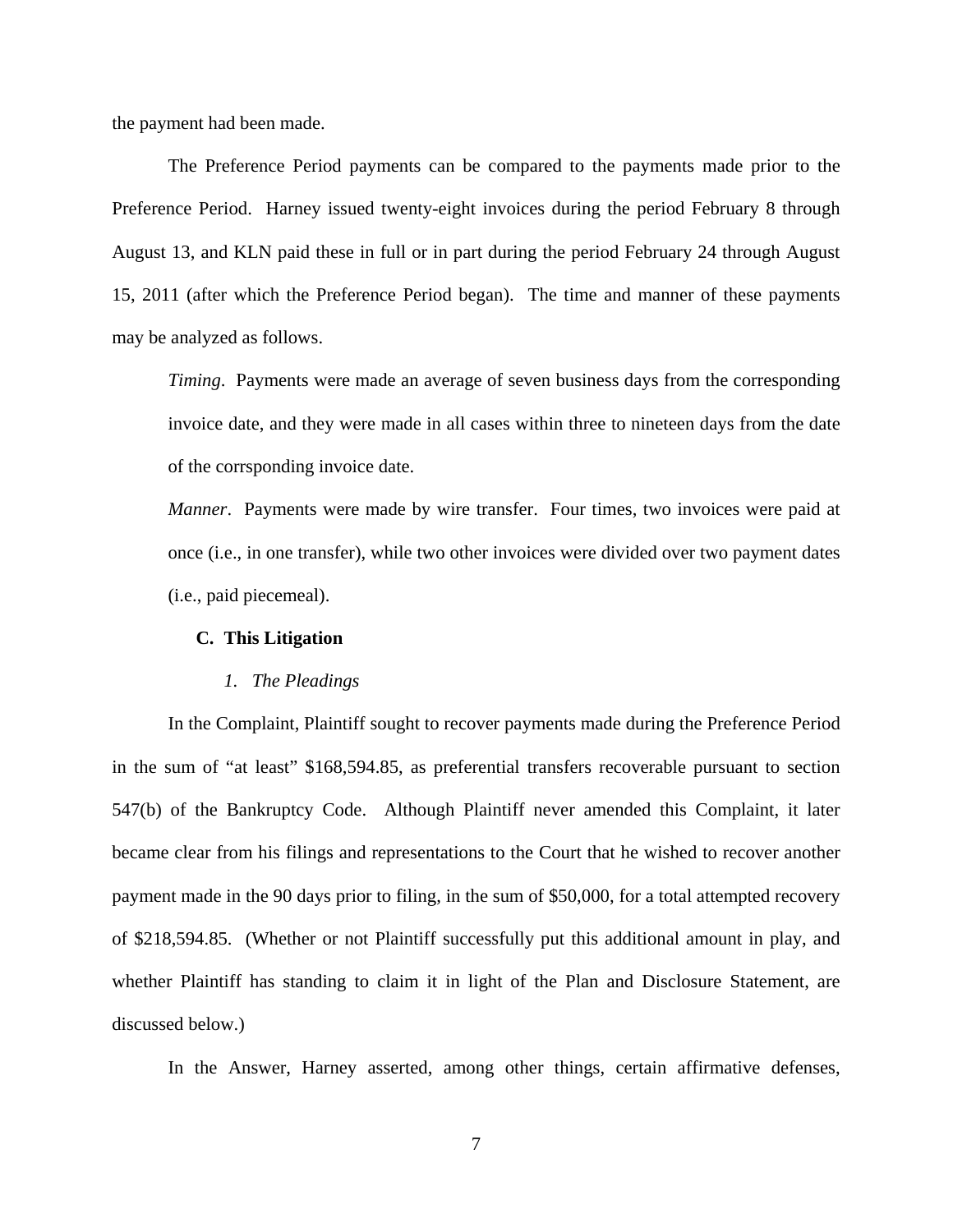including that the payments were made in the ordinary course of business and that it extended new value to KLN after the payments were made, thus protecting the payments from avoidance.

## *2. Summary Judgment*

## a. Harney's Motion and Plaintiff's Response

It was on the basis of the ordinary course of business defense that Harney sought summary judgment (the "Motion for Summary Judgment") [Dkt. No. 12]. Plaintiff filed a Response to Defendant's Motion for Summary Judgment (the "Response to Summary Judgment") [Dkt. No. 18], Harney filed a Reply in Support of Its Motion for Summary Judgment [Dkt. No. 21], and the Court held a hearing held on July 11, 2013 (the "Summary Judgment Hearing").

In order to win summary judgment on this affirmative defense, on which Harney bore the burden of proof, it had to show that there was no genuine issue as to any fact material to any element of its defense. FED. R. CIV. P. 56; *Goldberg v. Graybar Elec. Co. (In re ACP Ameri-Tech Acquisition)*, No. 10-9029, 2012 WL 481582, at \*1-\*2 (E.D. Tex. Feb. 14, 2012) (applying this standard); *Yaquinto v. Arrow Fin. Serv. (In re Brook Mays Music Co.)*, 418 B.R. 623, 627-29 (Bankr. N.D. Tex. 2009) (ruling on preference action at summary judgment). At summary judgment, the Court must "view[ ] the facts and all inferences to be drawn therefrom in the light most favorable to the nonmovant"—here, Plaintiff. *Olabisiomotosho v. City of Houston*, 185 F.3d 521, 525 (5th Cir. 1999). But, while factual controversies must be resolved in favor of Plaintiff, summary judgment should be denied "only when an actual controversy exists, that is, when both parties have submitted evidence of contradictory facts." *Id*. As explained below, there were no "contradictory facts" as to most of the transfers, which is why Harney's evidence carried the day at the summary judgment stage.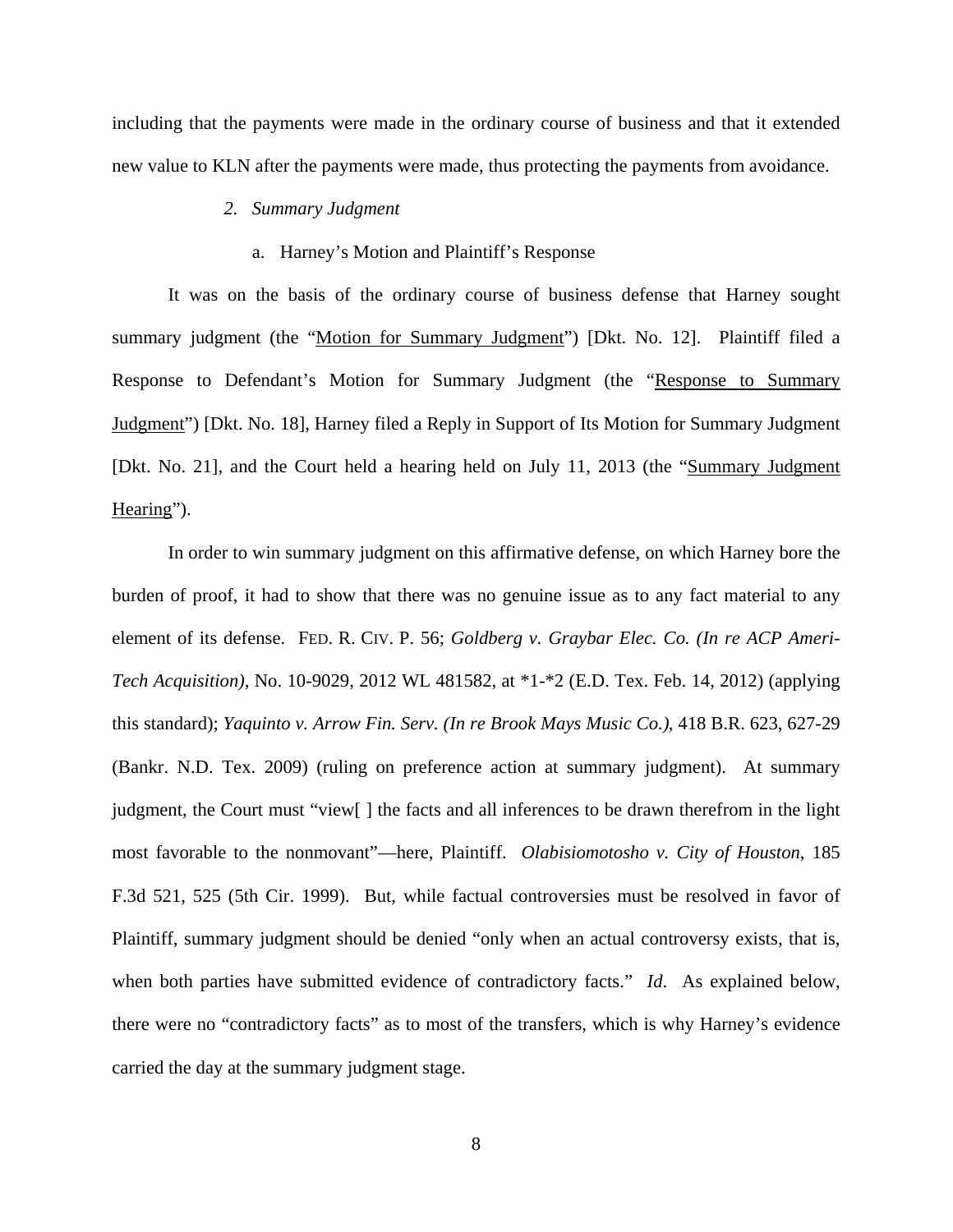Establishing its affirmative defense required Harney to make two demonstrations:

(i) Debt incurred in ordinary course. Harney was obligated to show that each contested transfer "was in payment of a debt incurred by the debtor in the ordinary course of business or financial affairs of the debtor and the transferee." 11 U.S.C.  $\S$  547(c)(2).

(ii) Payments made in ordinary course. Harney had to show that each payment was *either* "made in the ordinary course of business or financial affairs of the debtor and transferee," the socalled "subjective prong"; *or* was "made according to ordinary business terms," the so-called "objective prong." 11 U.S.C.  $\S$  547(c)(2)(A) (subjective prong), (B) (objective prong). This defense used to require that both prongs be met, but under the 2005 amendments to the Bankruptcy Code, only one of these two prongs need be proven for the defense to be successful. *See G.H. Leidenheimer Baking Co. v. Sharp (In re SGSM Acquisition Co.)*, 439 F.3d 233, 240 n. 4 (5th Cir. 2006) (recognizing that under the amended Code, "the second and third prongs of the ordinary course defense have become disjunctive rather than . . . conjunctive").

The "subjective prong" centers upon "whether the transactions between the debtor and the creditor before and during the ninety-day period are consistent.'" *ACP Ameri-Tech*, 2012 WL 481582, at \*8 (quoting *Lightfoot v. Amelia Maritime Svcs. Inc. (In re Sea Bridge Marine, Inc.)*, 412 B.R. 868, 872 (Bankr. E.D. La. 2008)). In analyzing this prong, "courts have come to a rough consensus as to what factors are most important. Typically, courts look to the length of time the parties were engaged in the transaction in issue, whether the amount or form of tender differed from past practices, whether the creditor engaged in any unusual collection activity, and the circumstances under which the payment was made (i.e. whether the creditor took advantage of the debtor's weak financial condition)." *Compton v. Plains Mktg., LP (In re Tri-Union Dev. Corp.)*, 349 B.R. 145, 150 (Bankr. S.D. Tex. 2006) (collecting cases).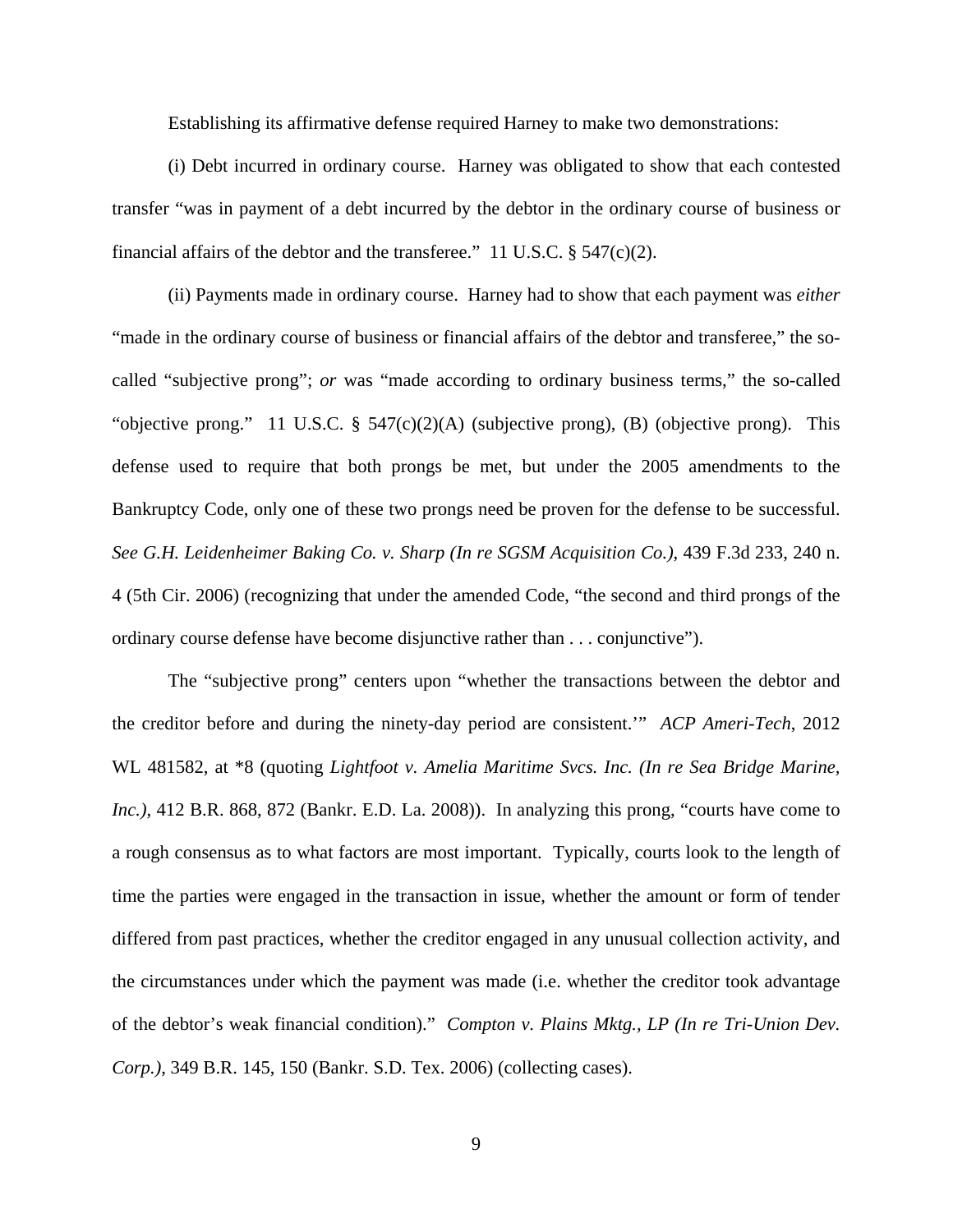The "objective prong" concerns whether the payments are consistent with the "customary terms and conditions used by other parties in the same industry facing the same or similar problems." *Gasmark Ltd. Liquidating Trust v. Louis Dreyfus Nat. Gas Corp. (In re Gasmark, Ltd.)*, 158 F.3d 312, 317 (5th Cir. 1998); *see also Gulf City Seafoods, Inc. v. Ludwig Shrimp Co., Inc. (In re Gulf City Seafoods, Inc.)*, 296 F.3d 363, 368 (5th Cir. 2002). On this prong, the Fifth Circuit has approvingly quoted the Seventh Circuit in finding that "'ordinary business terms' refers to the *range* of terms that encompasses the practices in which firms similar in some general way to the creditor in question engage, and . . . only dealings so idiosyncratic as to fall outside that broad range should be deemed extraordinary and therefore outside the scope" of this prong. *Gulf City Seafoods, Inc.*, 296 F.3d at 368 (citing *In re Tolona Pizza Prods. Corp.*, 3 F.3d 1029, 1032-33 (7th Cir. 1993) (Posner, J.)).

Harney's arguments and evidence—the parties' agreements and the history and pattern of payments—spoke to the subjective prong; no evidence was provided as to the objective prong.

In his Response to Summary Judgment, Plaintiff insisted that Harney failed to carry its burden in numerous respects. One argument was that KLN was in the furniture business and therefore debts for restructuring services were not "ordinarily" incurred by it. Response to Summary Judgment,  $\P$  16-30. "[T]he debt owed to the Defendant for restructuring-related services was not a normal business transaction for the Debtors, and fundamentally was not—and can never be—in the ordinary course of the Debtors' business. The Debtors' business was the production and sale of furniture." Response to Summary Judgment, ¶ 20.

In addition, Plaintiff asserted that the \$50,000 day-of-bankruptcy payment was not "ordinary" because it was made "in response to extraordinary duress and coercion." Response to Summary Judgment, ¶¶ 31-35. At the Summary Judgment Hearing, Plaintiff also challenged the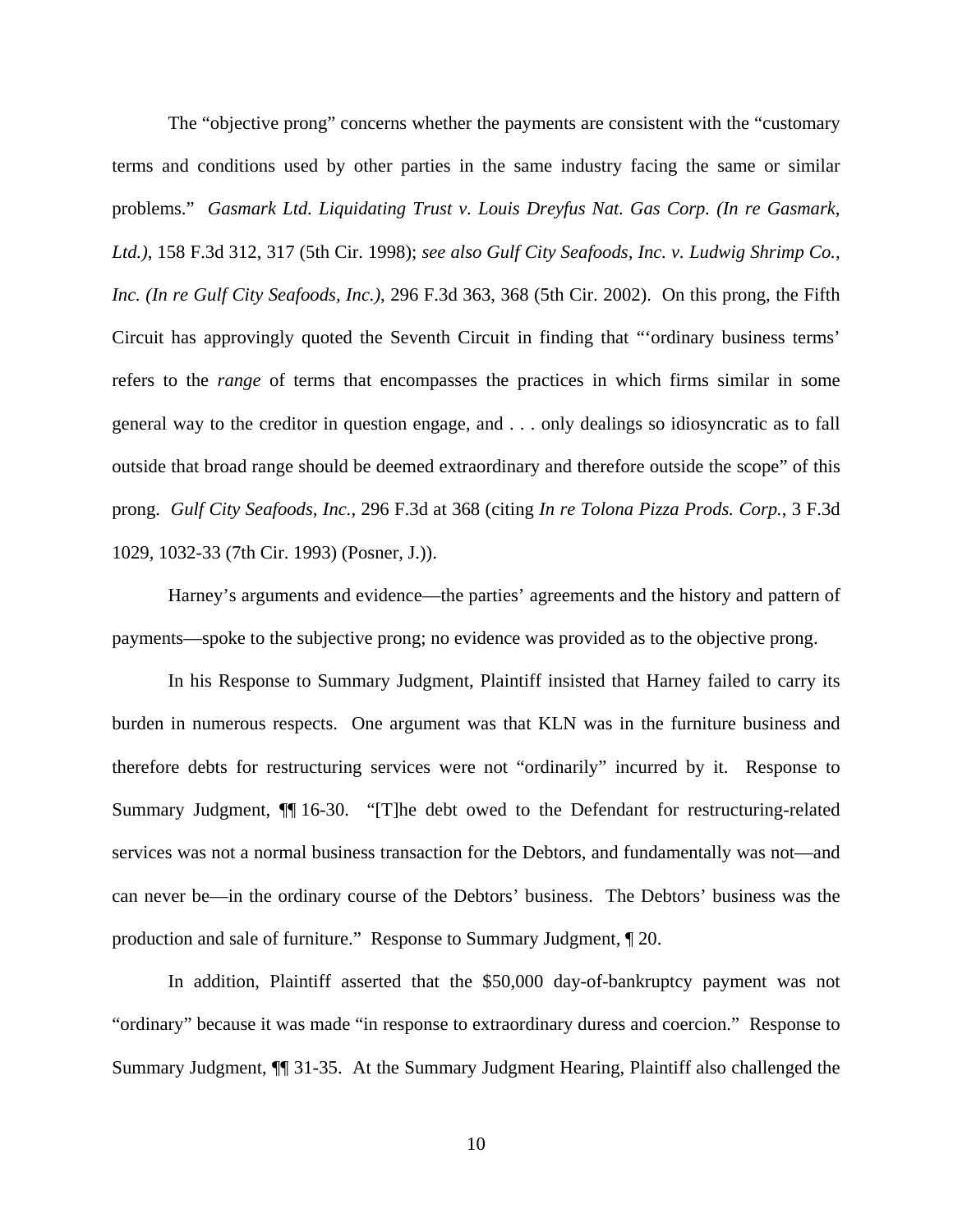day-of-bankruptcy payment because unlike the other payments, it was a round number, paid two invoices at once, and was made on the day bankruptcy was filed. *See* Summary Judgment Hearing Tr. at 30.

Plaintiff also pointed to Harney's inside access to KLN's books and the repeated modifications of payment terms as evidence of an extraordinary relationship. At the Summary Judgment Hearing, Plaintiff argued that "[b]y repeatedly modifying the payment terms [between it and KLN], in direct response to [KLN's] financial condition . . . [Harney] danced its way out of the ordinary course with this debtor." *Id*. at 31. In other words, based on its privileged access to KLN's books by virtue of its role as restructuring consultant, the modifications of the payment terms in force between the parties leading up to bankruptcy should not been seen as part of an "ordinary course" of business between the two, even if similar adjustments in payment terms by other types of creditors might support an ordinary course defense.

## b. The Court's Summary Judgment Ruling

The Court granted summary judgment to Harney on most of the Preference Period payments. In specific, the Court granted summary judgment as to all but the payments made on the invoices of September 24 and October 8, 2011, in the total amount of \$42,994.19, and the day-of-bankruptcy payment made on the invoices of November 12 and November 19, in the total amount of \$50,000. The Court's reasoning can be summarized as follows.

#### i. Debts incurred in the ordinary course.

On the overarching issue raised by Plaintiff, as to whether the debts were "incurred" in the ordinary course, the Court rejected Plaintiff's contention that debt incurred for restructuring consulting was inevitably "extraordinary" for KLN, because its "business was the production and sale of furniture." Response to Summary Judgment,  $\llbracket 20$ .

11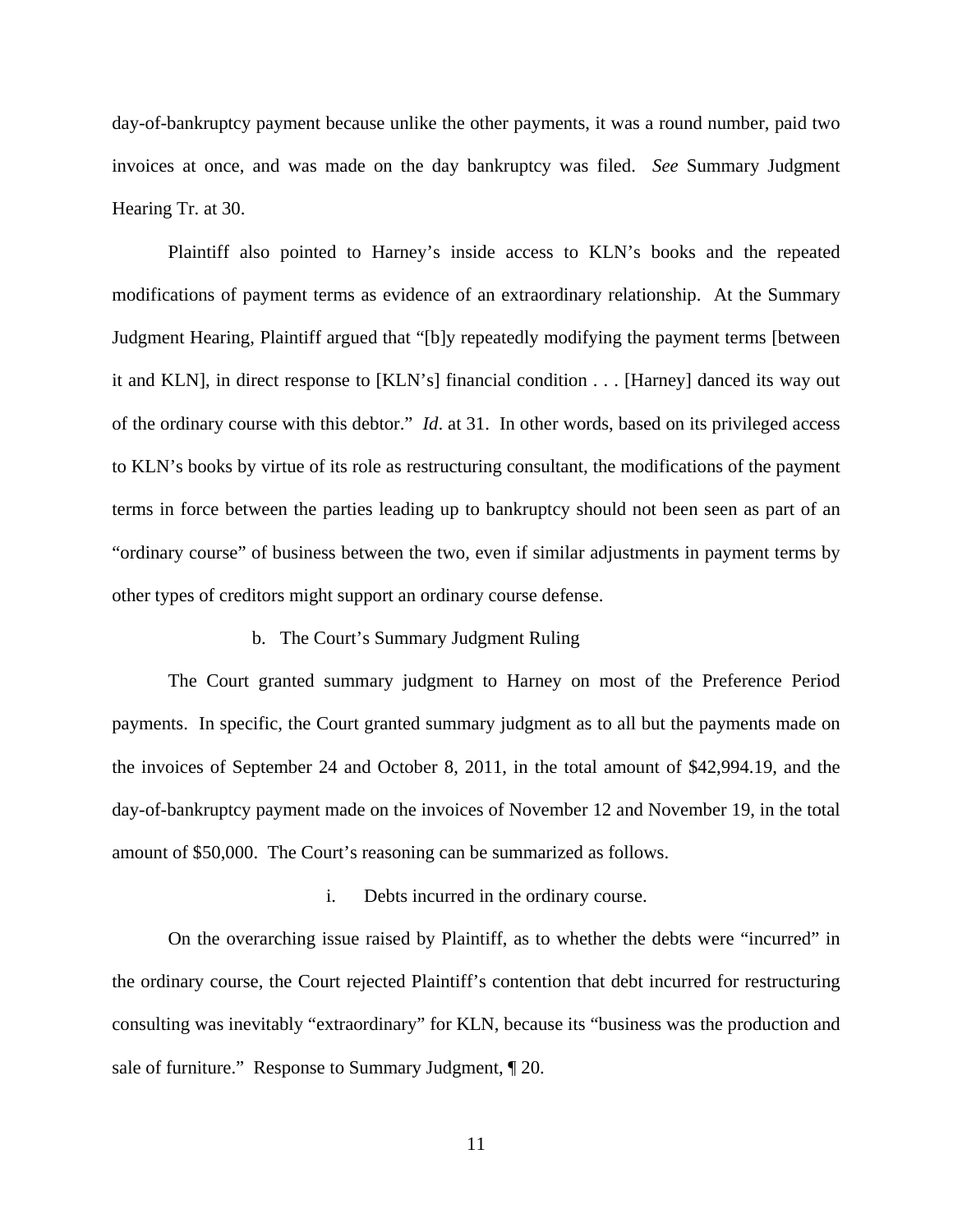Basic principles of interpretation teach that Plaintiff's interpretation of the "debt incurred" element of the "ordinary course" defense is unsustainable. The "debt incurred" element does not present a particularly difficult problem of interpretation. The Code's language for how an "ordinary course" debt must be incurred—"in the ordinary course of business or financial affairs of the debtor and the transferee"—precisely mirrors the Code's language for the "subjective" prong of how an "ordinary course" payment can be made. *See* 11 U.S.C.  $\S$  547(c)(2), (c)(2)(A). The phrase should therefore be interpreted similarly in both contexts. Identical language should be interpreted identically where possible—a maxim particularly true when, as here, the two uses occur in close proximity to one another. *See, e.g.*, *Nat'l Credit Union Admin. v. First Nat. Bank & Trust Co.*, 522 U.S. 479, 501 (1998) (noting "the established canon of construction that similar language contained within the same section of a statute must be accorded a consistent meaning"). To meet the "debt incurred" element of this affirmative defense, all that is required is that a debt be incurred in a "subjectively" ordinary course of business, just as a transfer is protected if it is made in the "subjectively" ordinary course of business. In both instances, the test is whether there is a discernable pattern in the parties' "subjective" relationship, within which pattern the challenged debts and transfers are "ordinary." *See, e.g.*, *Wood v. Stratos Prod. Dev., LLC (In re Ahaza Sys., Inc.)*, 482 F.3d 1118, 1124 (9th Cir. 2007) (noting that court must determine whether "the debt and its payment are ordinary in relation to past practices between the debtor and this particular creditor" (quoting *Mordy v. Chemcarb, Inc. (In re Food Catering & Hous., Inc.)*, 971 F.2d 396, 398 (9th Cir. 1992))); *Rushton v. SMC Elec. Prods., Inc. (In re C.W. Mining Co.)*, 500 B.R. 635, 643 (B.A.P. 10th Cir. 2013) (surveying case law and concluding that the issue is whether debt was "incurred ordinarily between [the parties]," and "whether the transaction [by which the debt was incurred] was a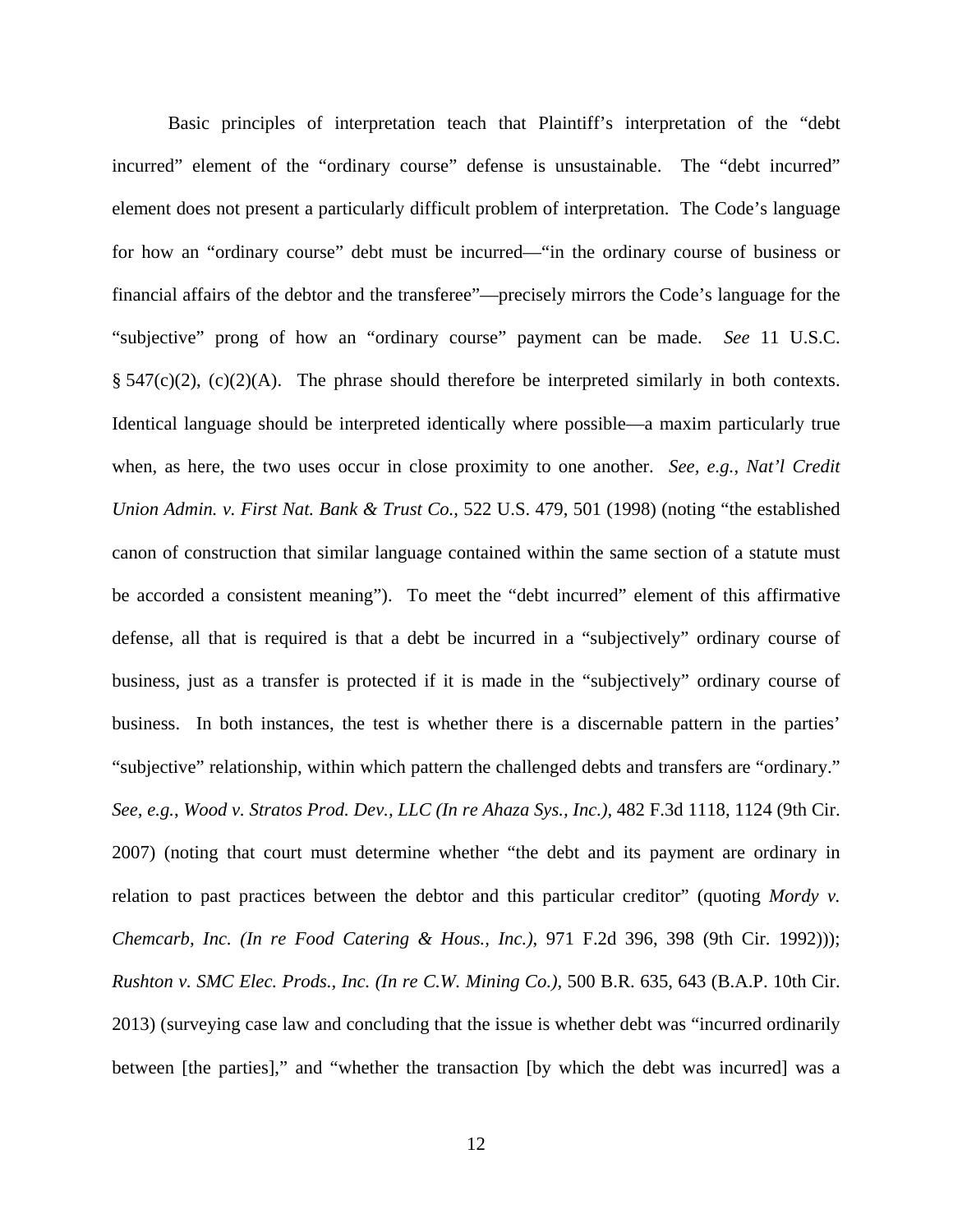typical arms-length creation of debt in the open market").<sup>3</sup> Plaintiff attempts to shoehorn a different, more stringent standard into this phrase in the "debt incurred" context than the meaning it holds in the "payment made" context. That effort must fail, as a plain matter of textual interpretation.

Thus, applying that legal conclusion to the facts of this case, if the Preference Period debts were incurred consistently with how the pre-Preference Period debts were incurred, they pass the "debt incurred" portion of the test. *ACP Ameri-Tech*, 2012 WL 481582, at \*8. The uncontroverted evidence shows that this is the case, because the debt incurred by KLN to Harney prior to the Preference Period was incurred as a result of restructuring services provided to KLN under the engagement letter, and the debt that was repaid during the Preference Period was incurred for the same type of services and in a generally consistent fashion.

In addition to being the only sustainable interpretation of the text of the Code, this result accords with the policy and purpose of this defense, as it has been articulated by numerous courts including the Fifth Circuit: to encourage parties to continue doing business with the debtor even when potential financial failure is on the horizon. "Without this defense, the moment that a debtor faced financial difficulties, creditors would have an incentive to discontinue all dealings with that debtor and refuse to extend new credit. Lacking credit, the debtor would face almost insurmountable odds in its attempt to make its way back from the edge of bankruptcy." *Gulf City*, 296 F.3d at 367; *see also Barnhill v. Johnson*, 503 U.S. 393, 402 (1992) (noting that purpose of this defense is to "encourage creditors to continue to deal with troubled debtors on

 $\overline{a}$ 

 $3$  If there is no pattern between the parties prior to the preference period, courts have by necessity frame the inquiry somewhat differently. *See, e.g.*, *Ahaza*, 482 F.3d at 1125-27 (discussing and collecting cases). That is not relevant here, however, because there is an established course of dealing between the parties.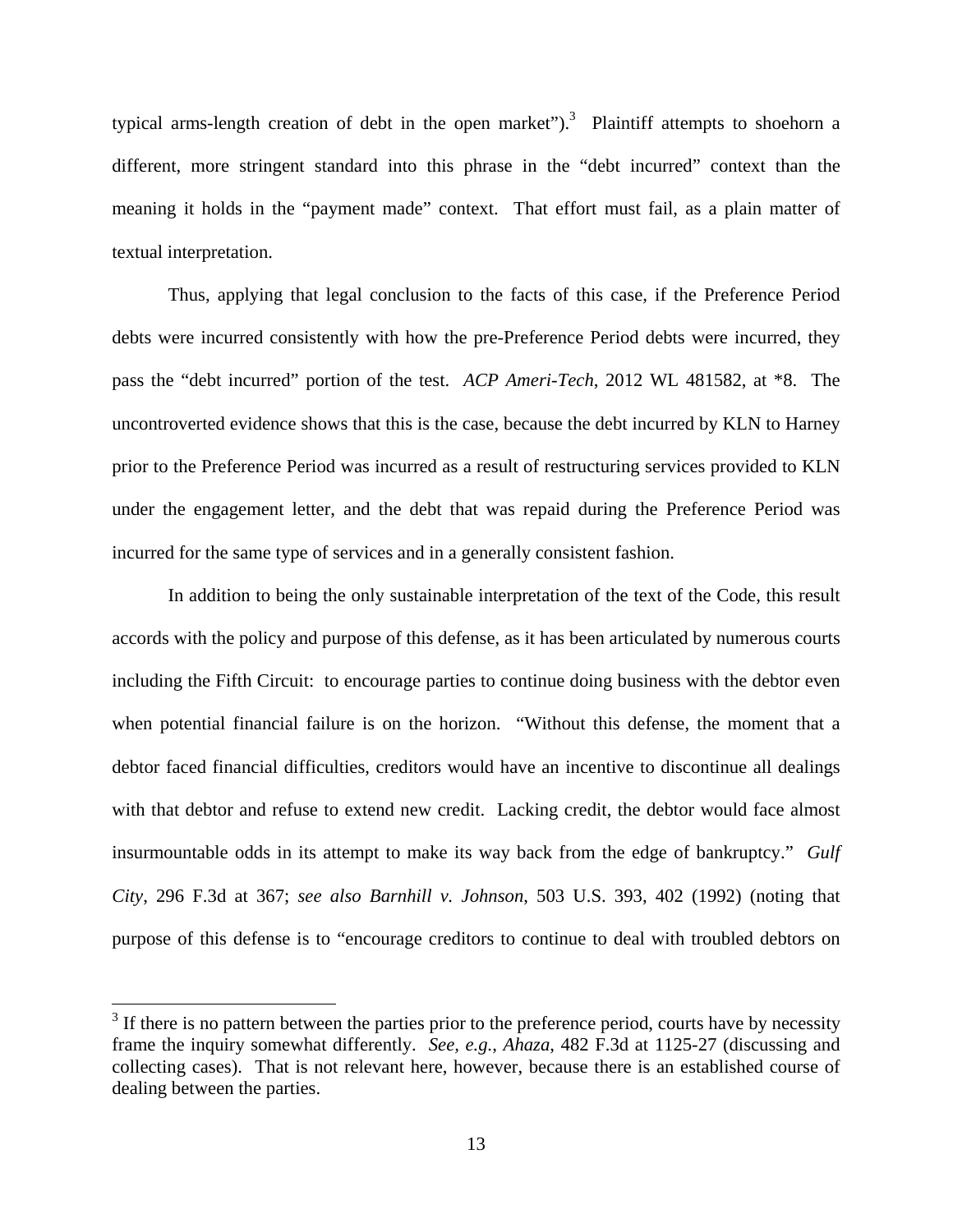normal business terms"). Indeed, if professionals who give advice to distressed firms, including restructuring consultants such as Harney, are not also incented to do business with troubled entities, the "almost insurmountable odds" mentioned by the Fifth Circuit in *Gulf City* would become impossible odds. And unlike the creditor in the *Armstrong* case relied on by Plaintiff, Harney was not a casino that, if allowed to keep the challenged payments, would be "encourag[ed] . . . to issue credit to troubled debtors so they may, with the odds against them, gamble away their remaining assets and increase their debt." *Harrah's Tunica Corp. v. Meeks (In re Armstrong)*, 291 F.3d 517, 525 (8th Cir. 2002).<sup>4</sup> In fact, the uncontroverted evidence in the record showed that—as one would expect—Harney provided restructuring services to try to steady KLN's business and finances, not to gamble it all away. In short, Harney's efforts to continue an ordinary course of dealing with the debtor up through the bankruptcy filing should

 $\overline{a}$ 

<sup>4</sup> Another case relied upon by Plaintiff is similarly dis-analogous. *Woodard v. Godsey (In re C.J. Spirits, Inc.)* involved the re-payment of a debt incurred by an insider of the debtor making a capital infusion. 238 B.R. 889, 892-93 (Bankr. M.D. Fla. 1999). *But see In re Fulghum Constr. Corp.*, 872 F.2d 739, 744-45 (6th Cir. 1989) (holding that a creditor's cash infusions were protected). Debt to Harney was incurred by services performed, not by cash infusions.

One case that involves a consultant arrangement, *Perlstein v. Saltzstein (In re AOV Indus.*), 62 B.R. 968 (Bankr. D.D.C. 1986), involves such an unusual transaction that it sheds no light on the relationship between KLN and Harney. In *AOV*, the payment at issue was received by former insider of the debtor pursuant to a five-year "consultant"/"founder's compensation" agreement, which the court characterized as "much more than a bare employment contract," in part because payments were due "whether [creditor] was able to provide the consulting services or not." 62 B.R. at 976. Contrary to Plaintiff's suggestion, the *AOV* court's extended analysis of the particularities of the agreement at issue might suggest that the court would have found a more normal consulting contract to be ordinary course.

Finally, in these cases, there is also substantial reason to question whether the transactions were arm's length or were in fact consistent with any prior course of dealing between the parties. *C.J. Spirits*, 238 B.R. at 892 (characterizing the creditor as a "principal" of the debtor); *id*. at 893 (noting lack of detailed evidence of "prior repayment practices with respect to loans made by" the creditor); *AOV*, 62 B.R. at 971 n. 2 (noting creditor had sold ownership interest in debtor in another part of the same agreement); *id*. at 976 n. 7 (noting creditor did not claim he actually provided any consulting services under the agreement). Those concerns are not present here.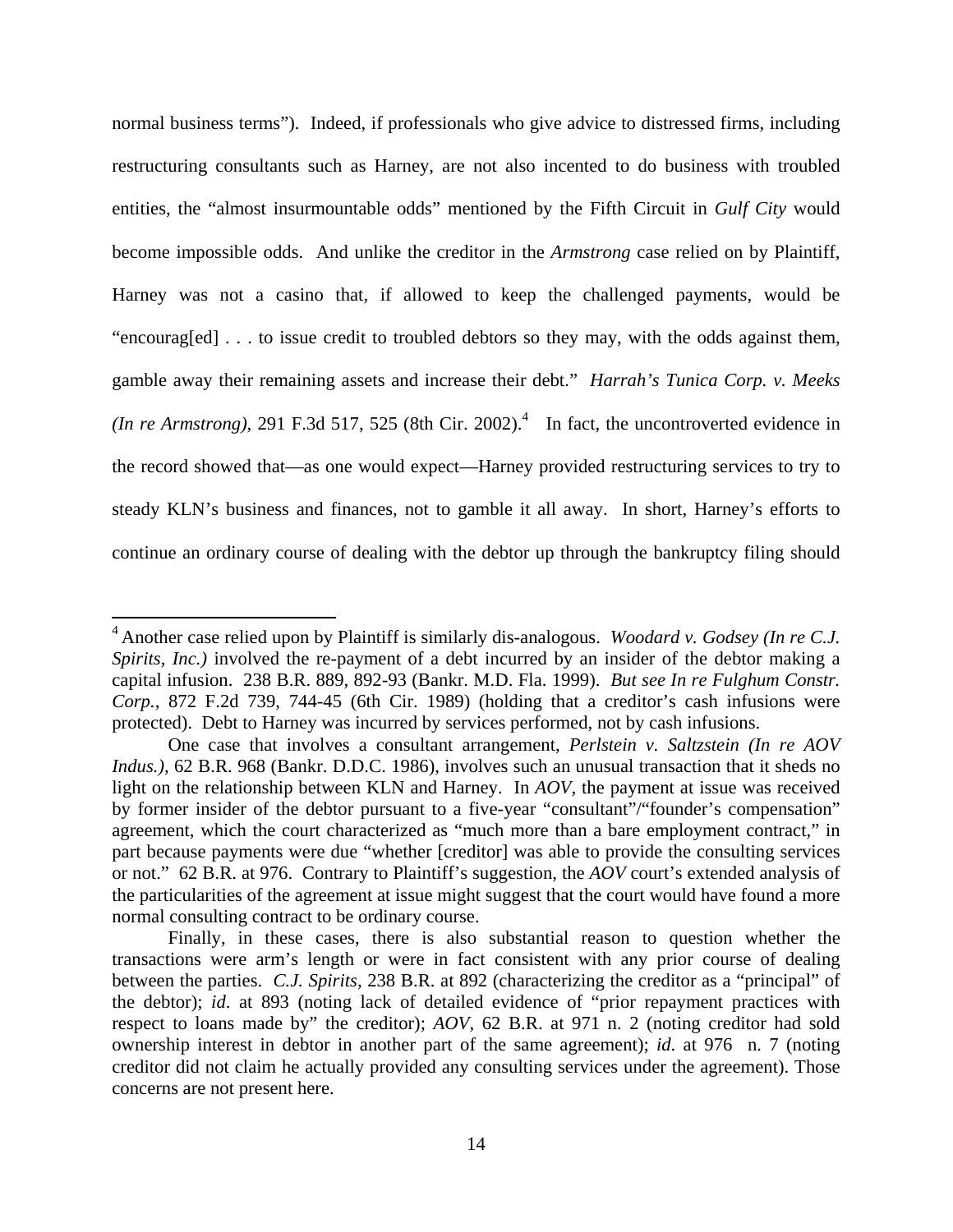be rewarded just as much as the efforts of any other creditor. The debts incurred by KLN to Harney are very much at the heart of what the ordinary course defense is intended to protect.

It is true, as Plaintiff notes, that professionals may have privileged access to information concerning the debtor's affairs, and this may be relevant to some factual determinations concerning "ordinariness"—that is, concerning whether the debts were incurred or the payments made pursuant to a "collusive arrangement[ ] designed to favor the particular creditor during the debtor's slide into bankruptcy." *Gulf City*, 296 F.3d at 367. But there is simply no basis—in the text of the Code, in the case law, or even in arguments of policy—for access to financial knowledge about the debtor becoming an ipso facto bar to "ordinary course" defenses. There is every indication that Harney incurred rights to payment from KLN by providing services throughout the relevant time frame in a way that was "ordinary" as between it and KLN. On the facts of this case, Plaintiff provided no evidence suggesting that Harney's access to KLN's books caused the services provided or the payments made for those services to be extraordinary

Thus, as explained at the Summary Judgment Hearing, there was (and is) no genuine issue of material fact that *all* of Harney's debts were *incurred* in the ordinary course of business.

#### ii. Transfers made in the ordinary course

As far as the transfers, most of them were clearly made in the ordinary course. Specifically, the Court found that most of the Preference Period payments were "consistent with the timing, manner, and amount of the payments made to Harney during the pre-Preference Period." Summary Judgment Hearing Tr. at 47. Mindful of the fact that the ordinary course "defense cannot be reduced to a mathematical equation," *ACP Ameri-Tech*, 2012 WL 481582, at \*8, Harney brought forth a substantial amount of consistent and uncontroverted evidence, which leaves no room for doubt as to most of the payments. As noted above, the timing can be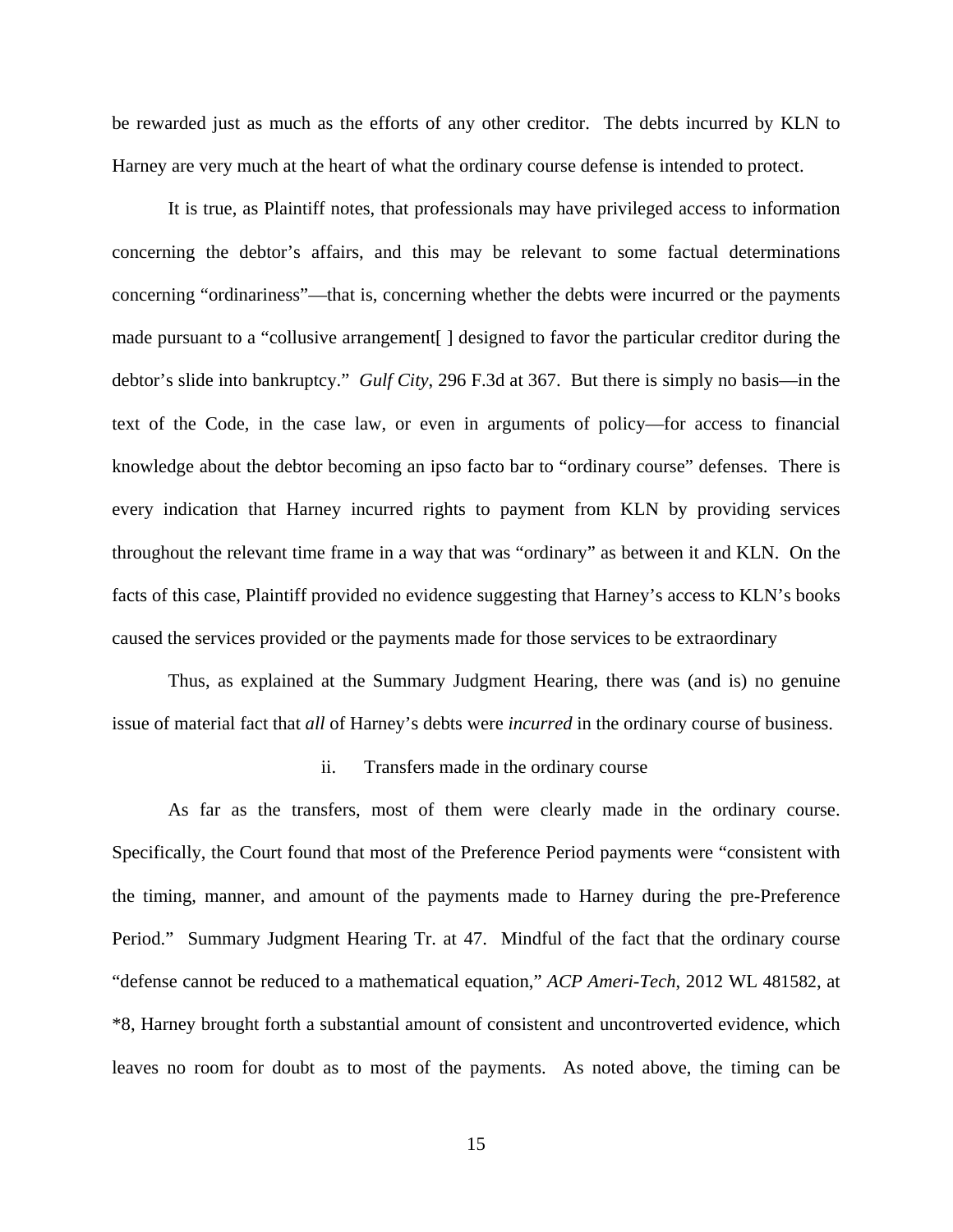summarized:

#### Pre-Preference Period

Average from invoice to payment: Seven business days.

Total range: Within three to nineteen days.

#### Preference Period

Average from invoice to payment: 6.25 business days.

Total range: Within two to ten days.

As these numbers suggest (and more fine-grained analysis confirms), there was unquestionable consistency in the timing of the pre-Preference Period and Preference Period payments, at least as to the payments on which summary judgment was granted.

The mere fact that the agreements under which the parties operated were amended on several occasions was not in itself sufficient to remove these payments from the "ordinary course." True, neither the pre-Preference Period nor the Preference Period payments fully accorded with the parties' agreements—indeed, most payments before and during the Preference Period were later than contemplated in the agreements. But against that baseline of tardiness, there is no meaningful difference between the pre-Preference Period payments and the Preference Period payments (leaving aside the payments excepted from summary judgment, which are discussed below). *See In re Xonics Imaging Inc.*, 837 F.2d 763, 766-67 (7th Cir. 1988) (Posner, J.) (noting that even when a creditor accepts payment after a contractual payment deadline, that does not necessarily indicate that it is "a case where the tottering debtor had decided to put one creditor ahead of the others" and thus a candidate for avoidance; the debtor might "simply be doing the same thing he had been doing before he began to totter," that is, continuing on an ordinary course).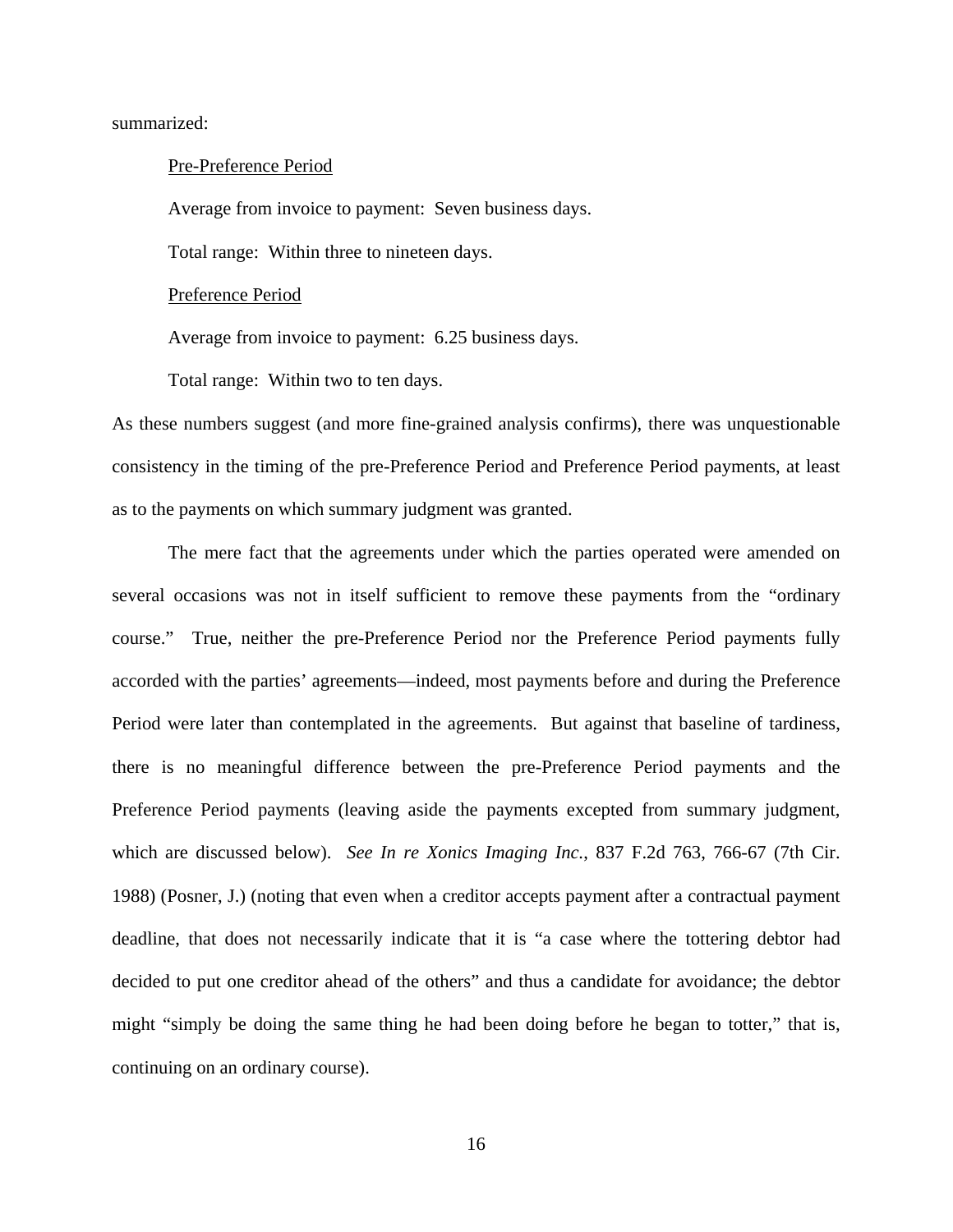In sum, Harney carried the "subjective" prong of the ordinary course defense as to all but a few of the payments, namely the day-of-bankruptcy payment and the payments on the invoices of September 24 and October 8, 2011. As to the day-of-bankruptcy payment, there were issues of material fact concerning the conditions under which the payment was made, i.e., whether it was obtained coercively or in response to undue pressure. As to the payments on the invoices of September 24 and October 8, 2011, the Court's own review had raised a concern as to whether they were "made in a manner that was strictly consistent with the payments that were made earlier." Summary Judgment Hearing Tr. at 48. Evaluation of these payments was left for factual determination at trial.

## *3. Trial*

Thus, as explained above, only three payments were at issue at Trial: The payment on the September 24 invoice, the two payments on the October 8 invoice, and the day-of-bankruptcy payment in the sum of \$50,000. At Trial, Plaintiff and Harney put on evidence concerning Harney and KLN's dealings, particularly around the time of the contested payments. At the conclusion of the Trial, the Court took its judgment under advisement, and invited the parties to file a post-trial brief addressing the legal issues raised at Trial, as they have both done.

As evidence at Trial showed, and as the Court now finds, the Preference Period payments fit the elements of avoidable transfers under section 547(b) of the Bankruptcy Code. In light of this, the issues remaining to be determined are as follows:

- 1. As to the day-of-bankruptcy payment, does Plaintiff have standing to seek recovery of this payment, and has he put the transfer at issue in this litigation? (Part A below.)
- 2. As to all the remaining contested payments, were these payments made in the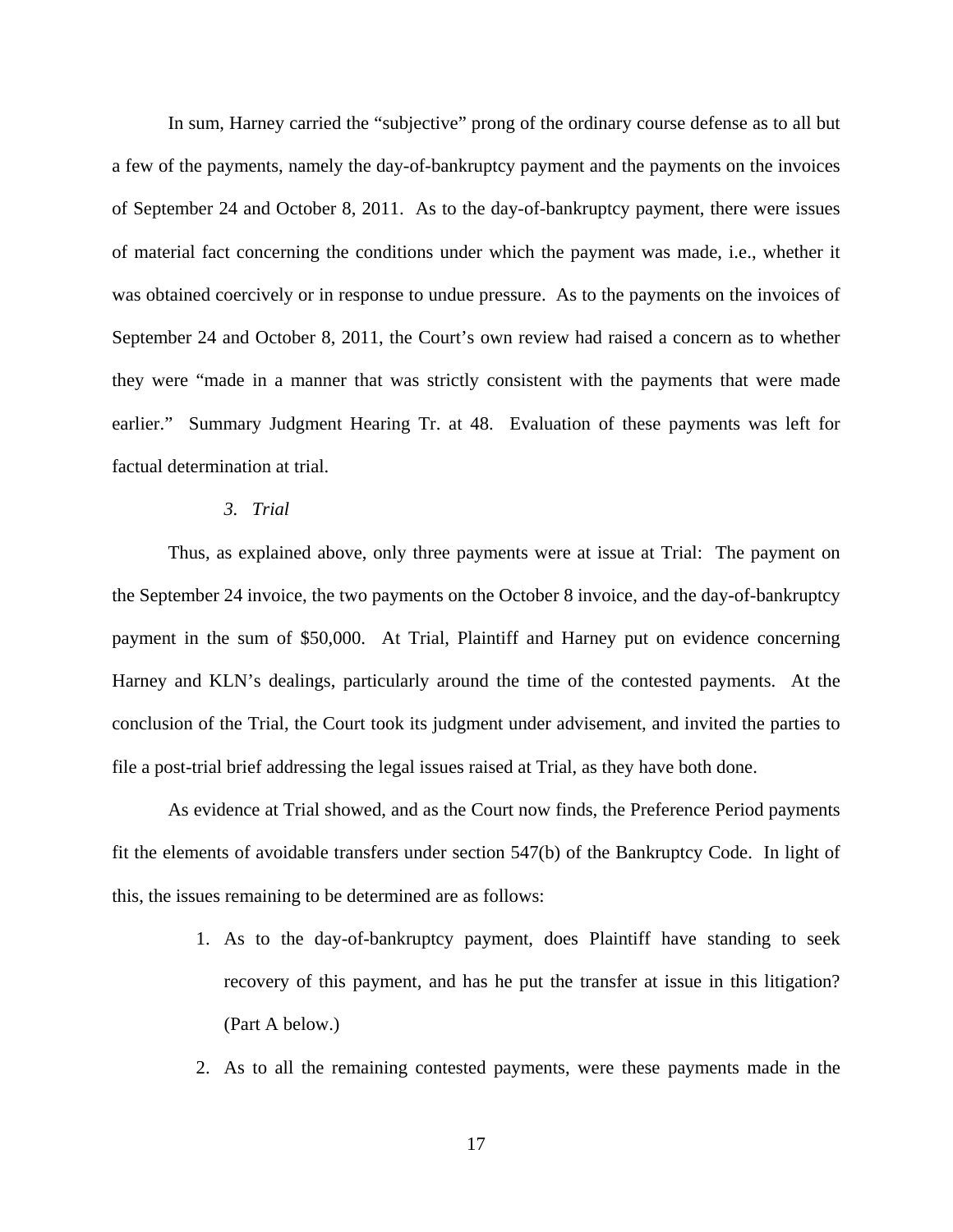ordinary course of business, as defined by section  $547(c)(2)$  of the Bankruptcy Code? (Part B below.)

- 3. Were any payments protected by Harney's having extended "new value" to KLN, pursuant to section 547(c)(4) of the Bankruptcy Code? (Part C below.)
- 4. Were any payments rendered non-recoverable in whole or in part because of a retainer held by Harney on the date of payment? (Part D below.)

The Court's findings and analysis on these issues are discussed below.

### **III. ANALYSIS AND HOLDINGS**

#### **A. Standing and Pleading**

Harney states that Plaintiff does not have standing to seek avoidance of the \$50,000 dayof-bankruptcy payment, and that even if he has standing, Plaintiff's pleadings were insufficient to put these funds at issue.

*1. Standing* 

Plaintiff complains that Harney raised the issue of standing late in the day. Plaintiff's Post-Trial Brief, ¶ 12. But that does not matter. Standing is "a jurisdictional requirement, and [the Court is] . . . obliged to ensure it is satisfied regardless whether the parties address the matter." *Dynasty Oil & Gas, LLC v. Citizens Bank (In re United Operating, LLC)*, 540 F.3d 351, 354 (5th Cir. 2008).

Generally, after the confirmation of a Chapter 11 plan, the bankruptcy estate ceases to exist, and for that reason, the ability of the debtor-in-possession or trustee to pursue causes of action on behalf of the estate is lost. *See United Operating*, 540 F.3d at 355. But if a plan provides for the "retention and enforcement" of claims, claims may survive and be prosecuted "by the debtor, by the trustee, or by a representative of the estate appointed for such purpose."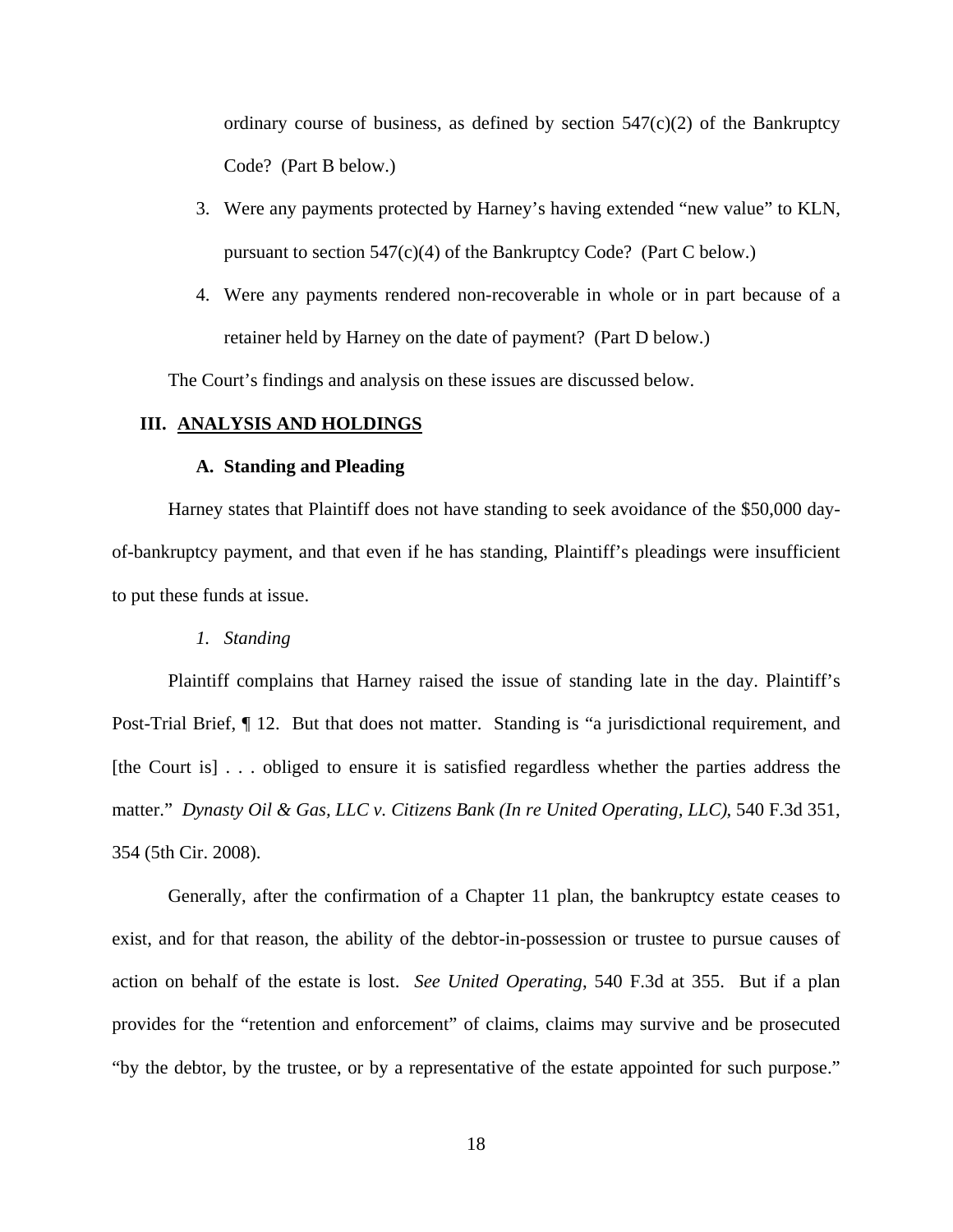11 U.S.C. § 1123(b)(3)(B). The Fifth Circuit has instructed that there must be "specific and unequivocal" language preserving claims, such that generic language of the "any and all claims" variety does not suffice. *United Operating*, 540 F.3d at 355-56.

The Fifth Circuit elaborated this standard in the recent *Texas Wyoming* decision, making clear that claims may be retained by language in either the disclosure statement or the plan. *Spicer v. Laguna Madre Oil & Gas II, L.L.C. (In re Tex. Wyo. Drilling, Inc.)*, 647 F.3d 547, 550- 51 (5th Cir. 2011). The *Texas Wyoming* court also provided guidance on just how "specific" the retention of claims needs to be. In that case, the court approved the retention of claims identified most clearly in the disclosure statement, where the debtor stated an intention to preserve claims against "[v]arious pre-petition shareholders of the Debtor" for "fraudulent transfer and recovery of dividends paid to shareholders," and "valu[ed] the claims at approximately \$4 million." *Texas Wyoming*, 647 F.3d at 549; *see also Compton v. Anderson (In re MPF Holdings US LLC)*, 701 F.3d 449 (5th Cir. 2012) (discussing the case law and finding claims retained). The Court applies the principles of contract interpretation in order to determine whether claims have been specifically and unequivocally preserved, and to resolve any ambiguities. *See MPF Holdings*, 701 F.3d at 457.

In *Texas Wyoming*, the categorical list of defendants and theories of recovery clearly included the cause of action that was actually urged, and the court found the retention language was sufficiently specific—"far more specific" than the language that the court had rejected in *United Operating*. 647 F.3d at 551. The keystone of the doctrine is notice, "to put 'creditors on notice of any claim [the debtor] wishes to pursue after confirmation.'" *Id*. at 550 (quoting *United Operating*, 540 F.3d at 355).

At first glance, the claim retention language in KLN's Plan appears to satisfy the *Texas*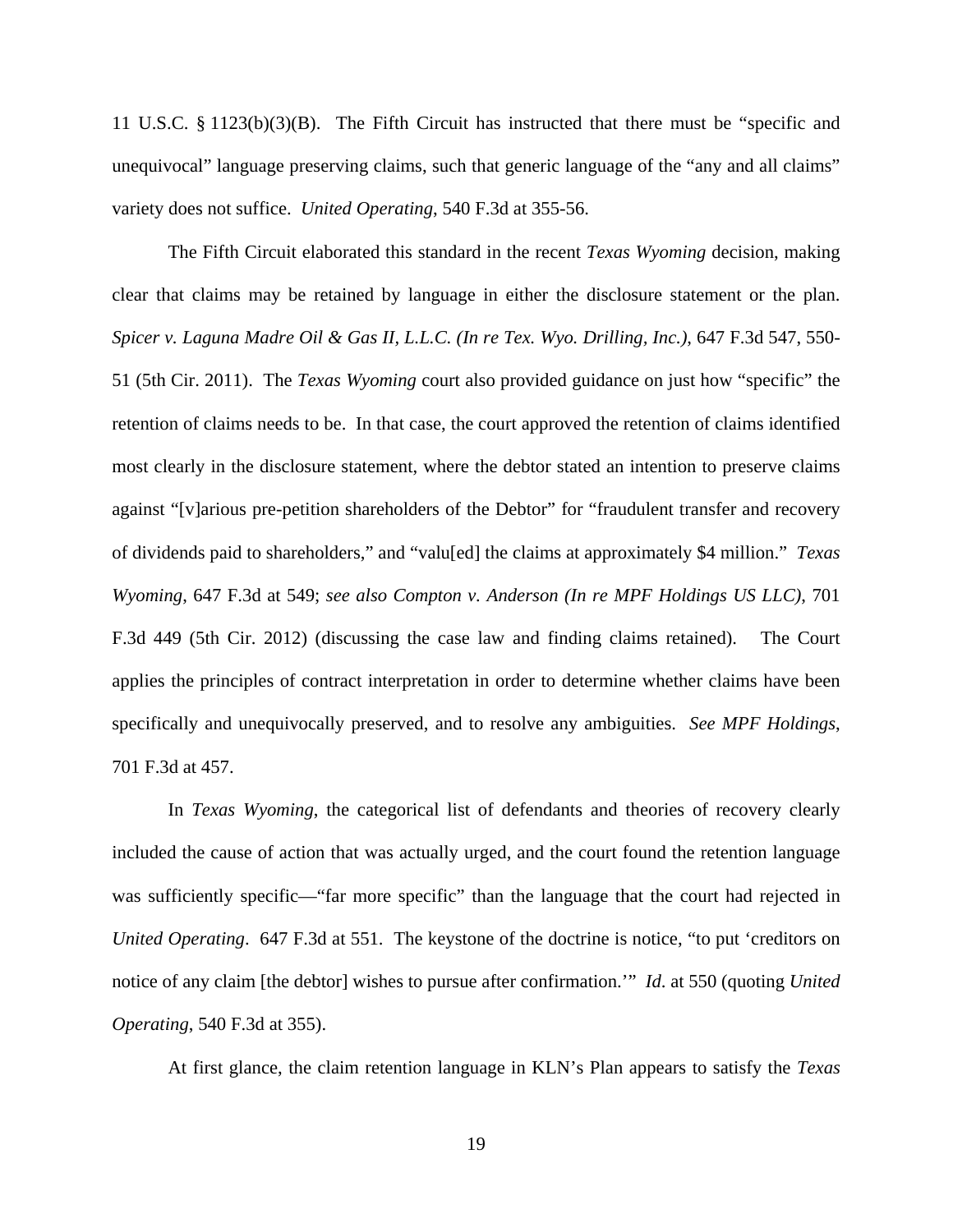*Wyoming* standard. Section 6.5 of the Plan authorizes Plaintiff (as Liquidating Trustee) to liquidate the "Liquidating Trust Assets," which are defined in Section 2.1 of the Plan to include "Avoidance Actions," which are in turn defined as follows:

**"Avoidance Actions"** means any and all rights, claims and causes of action arising under any provision of chapter 5 of the Bankruptcy Code, including claims for payments made to creditors within 90 days of the Petition Date that may be avoidable under 11 U.S.C. § 547.

Plan § 2.1. Standing alone, this language would be clear and unequivocal in giving Plaintiff standing to pursue *all* preference actions.

But there is additional language. The broad first sentence of Section 6.6 of the Plan states that "all Avoidance Actions . . . including . . . preference claims under section 547 [of the Bankruptcy Code] . . . shall be preserved and transferred and assigned to the Liquidating Trust." Plan § 6.6. The narrower second sentence of this section states, however, that Plaintiff "shall be authorized and shall have the power to bring any and all *such Avoidance Actions for payments reflected on Exhibit 'D.'*" *Id*. (emphasis added). The Exhibit D list of Preference Period payments made to Harney does not include the \$50,000 transfer made on the day of filing, and this language in the second sentence of Plan § 6.6 suggests that the Plan *only* authorized Plaintiff to sue for those payments listed on Exhibit D. That is, the disclosed lists could well be read as the full and exclusive list of contested transfers. The underlying interpretive principle is "expressio unius est exclusio alterius"; the inclusion of one thing is the exclusion of the other. *See* Bryan A. Garner, *Garner's Dictionary of Legal Usage* 346 (3d ed. 2011). Under this principle, where one item of a given type is included, the exclusion of another is seen as intentional. The limiting language of Section 6.6 is at odds with the entirely open-ended language of Section 6.5. The Plan is, in other words, ambiguous.

One way to resolve this ambiguity is to look at the Disclosure Statement, which was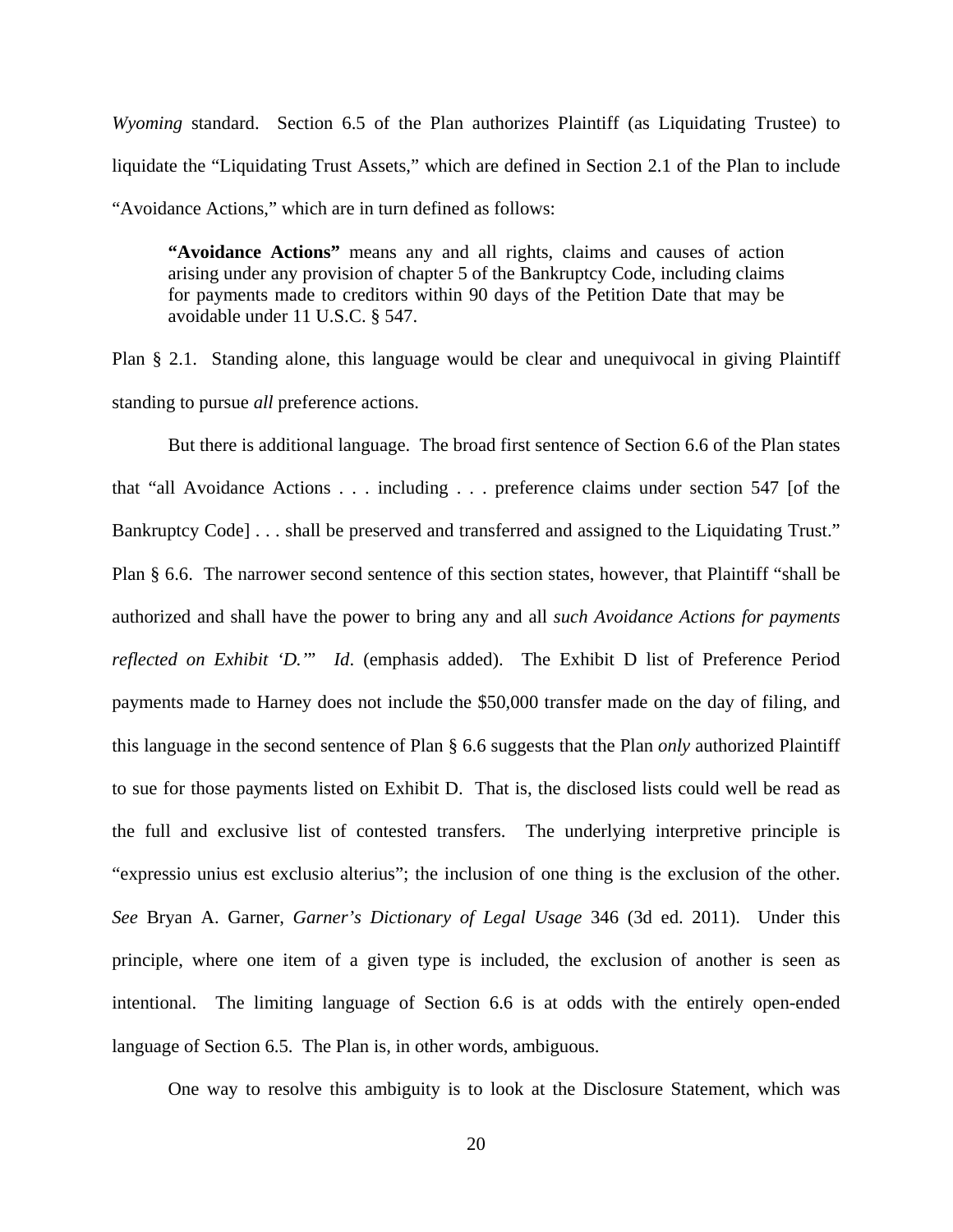admitted into evidence without objection. The first sentence of Section X.G of the Disclosure Statement tracks the open-ended language of the first sentence of Section 6.6 of the Plan, and thus favors Plaintiff. The second sentence of that section of the Disclosure Statement, however, reads as follows:

On the Effective Date, the Liquidating Trust shall be authorized and shall have the power to bring any and all Causes of Action *including* Avoidance Actions for payments reflected on Exhibit "D."

Disclosure Statement § X.G (emphasis added). No such Exhibit D was actually attached to the Disclosure Statement, as Plaintiff concedes. *See* Plaintiff's Post-Trial Br., ¶ 16. The list of Avoidance Actions was instead attached to the Disclosure Statement as Exhibit XI.A, as explained elsewhere in the Disclosure Statement. *See* Disclosure Statement § XII.A. As with the other list, this list omits the \$50,000 transfer. *See* Disclosure Statement, Ex. XI.A. The Disclosure Statement language states that the preserved causes of action only "includ[e]" the listed actions, and the Court reads this "including" inclusively, declining Harney's invitation to find that the "including" in Section X.G of the Disclosure Statement should be read as "including only" rather than "including without limitation." In the Court's view, if the similar sentence in Section 6.6 of the Plan had similarly used the word "including," there would have been no ambiguity, and Plaintiff would clearly have standing to sue Harney for the \$50,000 transfer. But of course, the Plan did no such thing; instead it gave a list that arguably appeared to present *all* of the possible claims.

The remaining question is, then, does KLN's Disclosure Statement resolve the ambiguity in the Plan?

The purpose of the doctrine of "specific and unequivocal" retention is to guarantee notice to creditors of "their benefits and potential liabilities" under a Chapter 11 plan. *Tex. Wyo.*, 647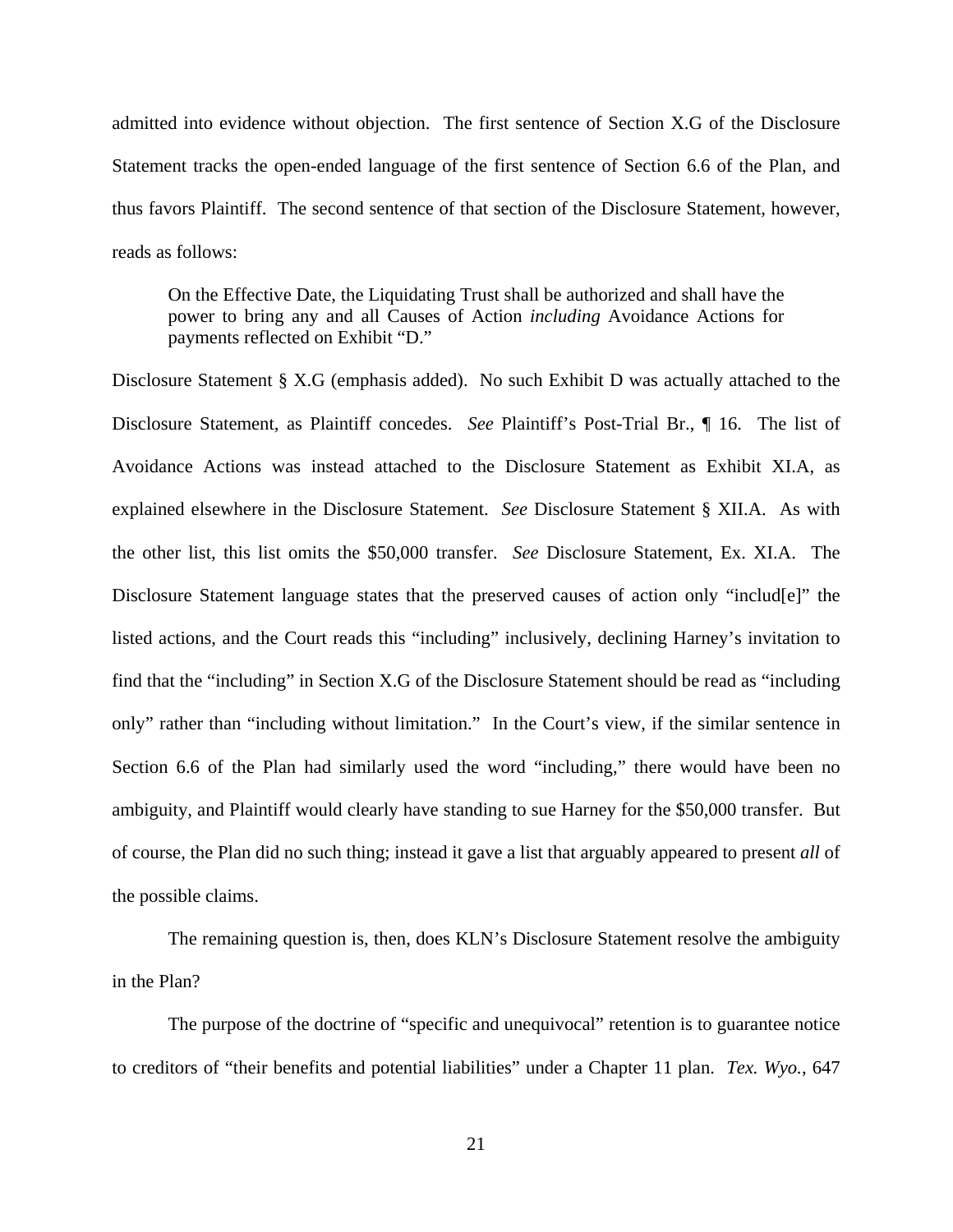F.3d at 550 (quoting *United Operating*, 540 F.3d at 355). Harney argues with some force that the \$50,000 gap in KLN's list fails to accomplish this goal, and that the claim for the \$50,000 transfer was forfeited by the omission of this transfer from the list of retained actions in the Plan and Disclosure Statement.

On this close issue, however, in the Court's judgment, the best reading of the Plan and Disclosure Statement and their attachments is that KLN wished to preserve avoidance actions very generally. By listing some—even if not all—payments to Harney, KLN gave ample notice that payments to Harney might be the subjects of attempted recovery. What was included was sufficient to put Harney (and any other party in interest) on notice that Plaintiff might pursue not only the specific listed payments but also the \$50,000 day-of-bankruptcy payment—a payment that Harney was well aware of, even if KLN omitted it. Also, a sophisticated restructuring consultant such as Harney would be well aware that this day-of-bankruptcy payment was certain to be a likely contestant for avoidance, more so than many of the payments that were listed. In fact, it is the unusual, last-second nature of this payment that likely caused it to be omitted from the list of the more typical payments made in the Preference Period. The opposite ruling here would have the effect of discouraging the filing of such lists in favor of the more general retention language approved of in *Texas Wyoming*. It seems preferable to encourage more rather than less disclosure, even if the more detailed disclosure includes the occasional, relatively minor error.

None of this is to condone Plaintiff's failure to attach the (properly labeled) exhibit referenced in the Disclosure Statement, or, worse, his failure to clearly state that there might be other transfers not specifically listed that were preserved. The *Texas Wyoming* standard permits broad preservation of claims, but *only* when the scope of the preserved claims is specifically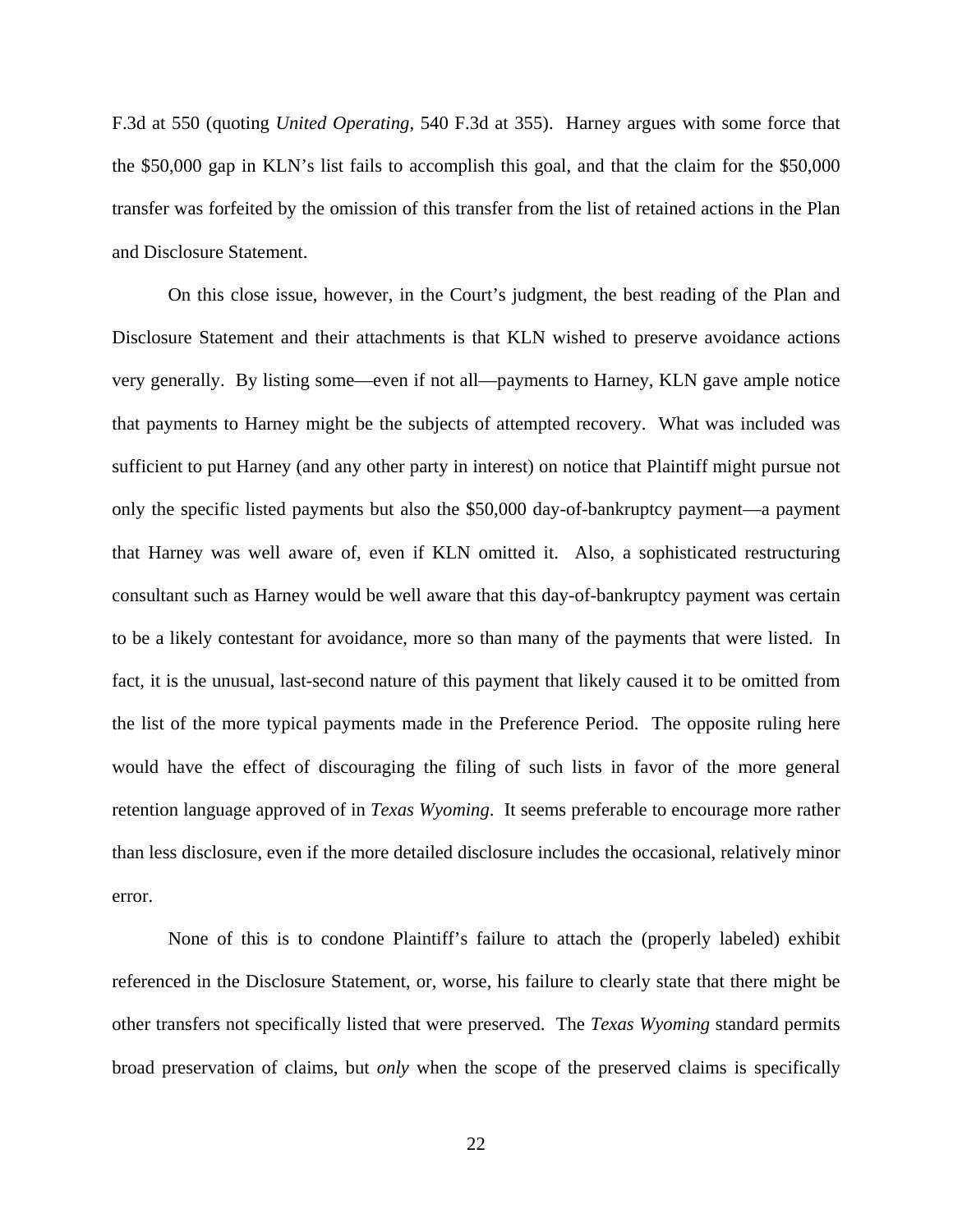delineated. KLN and Plaintiff come perilously close to forfeiting their preservation of the \$50,000 avoidance claim under this standard. Nonetheless, the evidence in this case as a whole leads the Court to the conclusion that this claim was retained. *Cf. McFarland v. Leyh (In re Tex. Gen. Petroleum Corp.)*, 52 F.3d 1330, 1335-36 (5th Cir. 1995) (holding that although plan was ambiguous, parol evidence suggested that a challenged claim not included in a list was nonetheless retained by the liquidating trustee).

A final note is that insofar as Harney intended to argue that Plaintiff should be judicially estopped from recovering this payment, *see* Closing Statement at 13-14, that argument must fail. Judicial estoppel requires, among other things, that the party to be estopped take "clearly inconsistent positions." *Texas Wyoming*, 647 F.3d at 552. KLN and Plaintiff did not do so. As explained above, any inconsistency between the transfers listed in the exhibits and pleadings, and the transfers actually sought to be recovered, is not "clear[ ]," in the judgment of this Court. And there is no indication anywhere than KLN or Plaintiff was "'playing fast and loose' with the courts." *Id*. (quoting *Brandon v. Interfirst Corp.*, 858 F.2d 266, 268 (5th Cir. 1988).

#### *2. Pleading*

Harney also argues that Plaintiff's Complaint failed to state a claim as to the \$50,000 day-of-bankruptcy payment. As Harney notes, the \$168,594.85 listed as the attempted recovery in the Complaint is \$50,000 less than what Plaintiff apparently is actually seeking. Missing is the day-of-bankruptcy payment. And despite this lack being discussed at the Summary Judgment Hearing, Plaintiff never amended its Complaint to include the payment.

Harney's argument must fail for several reasons.

First, on its face, the Complaint does not list specific payments, but rather merely states that it is intended to capture transfers made within ninety days of the Petition date, of which the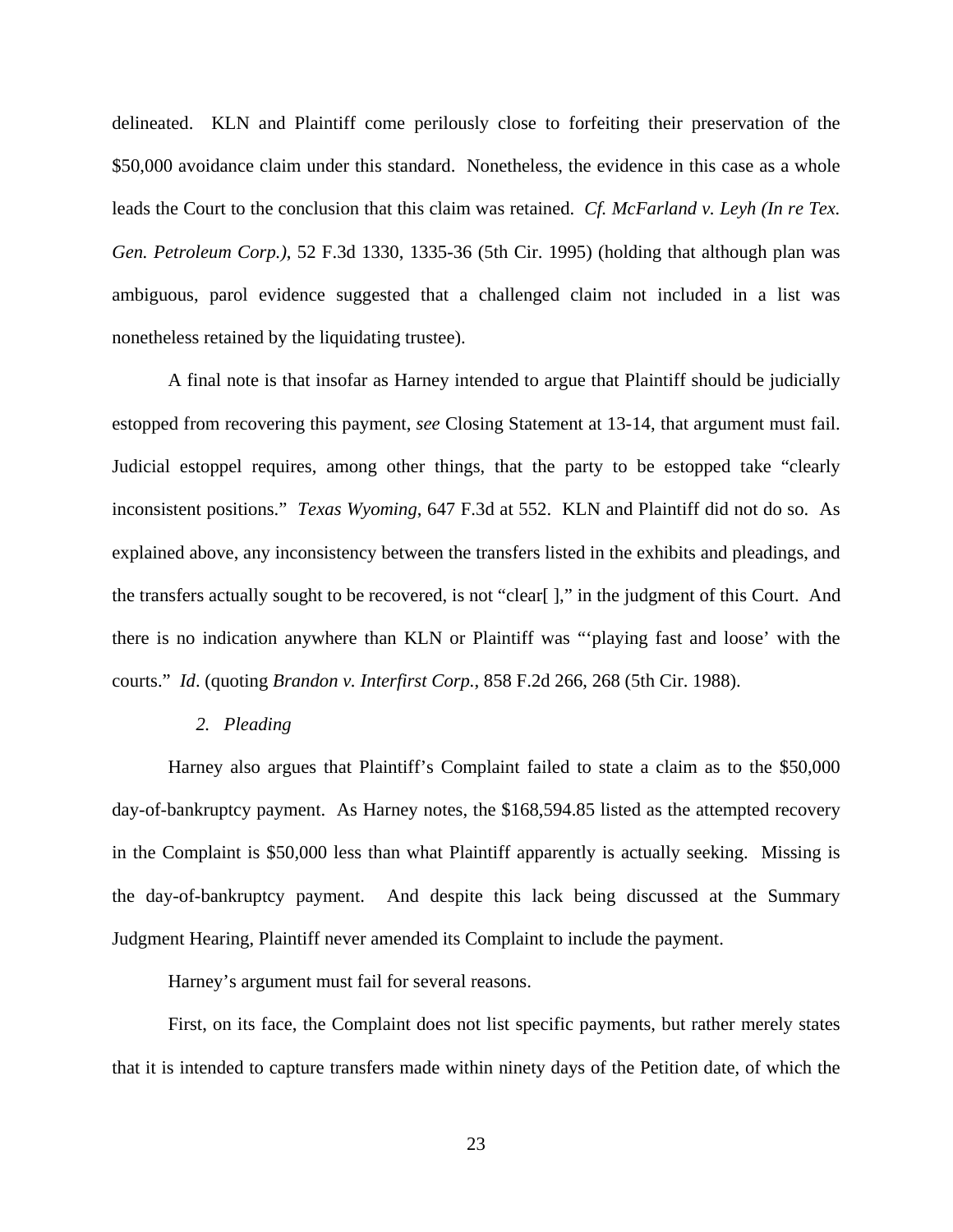day-of-bankruptcy payment is clearly one. And while the \$168,594.85 amount demanded does not include this amount, that number is given equivocally and as a minimum only. Complaint, ¶ 7 (seeking "the total of at least \$168,594.85"). In other words, the Complaint is so bare-bones and open-ended that it hardly can be said to omit or include the \$50,000.

Although Harney never filed a motion to dismiss the complaint, there might have been a basis for such a dismissal. Courts have required more detail from preference complaints than contained in Plaintiff's Complaint. In most cases, it appears at a minimum that complaints should include basic details of the alleged preference payments, an explanation of the relationship between the parties, and basic facts to support the other required elements—in other words, at least "sufficient factual matter, accepted as true, to 'state a claim that is plausible on its face.'" *Crescent Res. Litig. Tr. v. Pruet (In re Crescent Res., LLC)*, No. 09-11507, 2012 WL 195528, at \*4 (Bankr. W.D. Tex. Jan. 23, 2012) (quoting *Southland Sec. Corp. v. INSpire Ins. Solutions, Inc.*, 365 F.3d 353, 361 (5th Cir. 2004)). The Complaint here can hardly be said to have met that basic standard.

But even if the Complaint was arguably inadequate as filed, that does not now bar Plaintiff from recovering the contested payments. The federal rules provide for belated and even implied amendment of pleadings to include issues in fact tried. Federal Rule of Civil Procedure 15(b)(2), applicable to this matter by virtue of Federal Rule of Bankruptcy Procedure 7015, states: "When an issue not raised by the pleadings is tried by the parties' express or implied consent, it must be treated in all respects as if raised in the pleadings. A party may move—at any time, even after judgment—to amend the pleadings to conform them to the evidence and to raise an unpleaded issue. *But failure to amend does not affect the result of the trial of that issue*." FED. R. CIV. P. 15(b)(2) (emphasis added). Under Rule 15(b), Plaintiff's failure to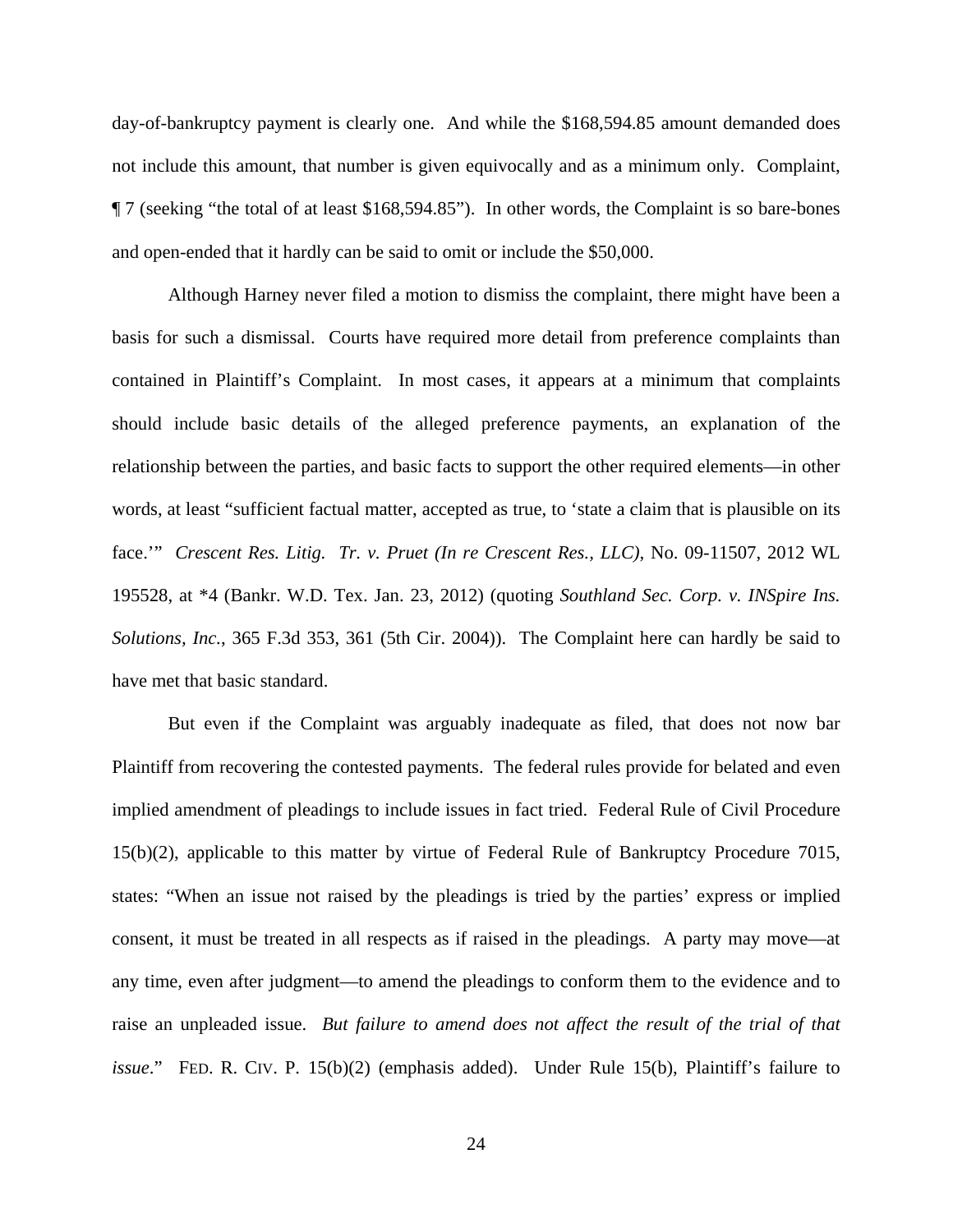formally move to amend does not determine the result here. If the issue was actually tried by consent of the parties, then the absence of that issue from the pleadings can be overlooked, both at summary judgment and at trial. *See Handzlik v. United States*, 93 F. App'x 15, 17 (5th Cir. 2004) (not selected for publication) ("[W]hen 'both parties squarely address[ ] [a claim] in their summary judgment briefs,' it may be argued that the complaint was constructively amended." (quoting *Whitaker v. T.J. Snow Co.*, 151 F.3d 661, 663 (7th Cir. 1998))).

Trial by consent may either be express or implied. In this case, Harney expressly consented to trial concerning the day-of-bankruptcy payment. Both Harney's and Plaintiff's Pretrial Order includes the day-of-bankruptcy transfer as a contested payment. *See* Plaintiff's Amended Pre-Trial Order [Dkt. No. 29]; Defendant's Pre-Trial Order [Dkt. No. 30]. "Express consent may be . . . incorporated in a pretrial order." *Silver v. Nelson*, 610 F. Supp. 505, 519-20 (E.D. La. 1985); *Mongrue v. Monsanto Co.*, 249 F.3d 422, 427 (5th Cir. 2001) ("A party has presented an issue in the trial court if that party has raised it in either the pleadings or the pretrial order, or if the parties have tried the issue by consent under Federal Rule of Civil Procedure 15(b)."); *Marsh Inv. Corp. v. Langford*, 620 F. Supp. 880, 883 (E.D. La. 1985) (finding that express consent was present because issue was raised in pretrial memorandum, issue had been "in this case from the beginning," and "no unfair surprise or prejudice will result from the court's consideration" of it). "It is a well-settled rule that a joint pretrial order signed by both parties supersedes all pleadings and governs the issue and evidence to be presented at trial." *Fitch Marine Transp., LLC v. Amer. Comm. Lines, LLC*, No. 09-4450, 2010 WL 5057516, at \*5 (E.D. La. Dec. 3, 2010) (quoting *McGehee v. Certainteed Corp*., 101 F.3d 1078, 1080 (5th Cir. 1996)). While here there was not a "joint pretrial order signed by both parties" but rather separate pretrial orders, one submitted by each party, both pretrial orders included the day-of-bankruptcy payment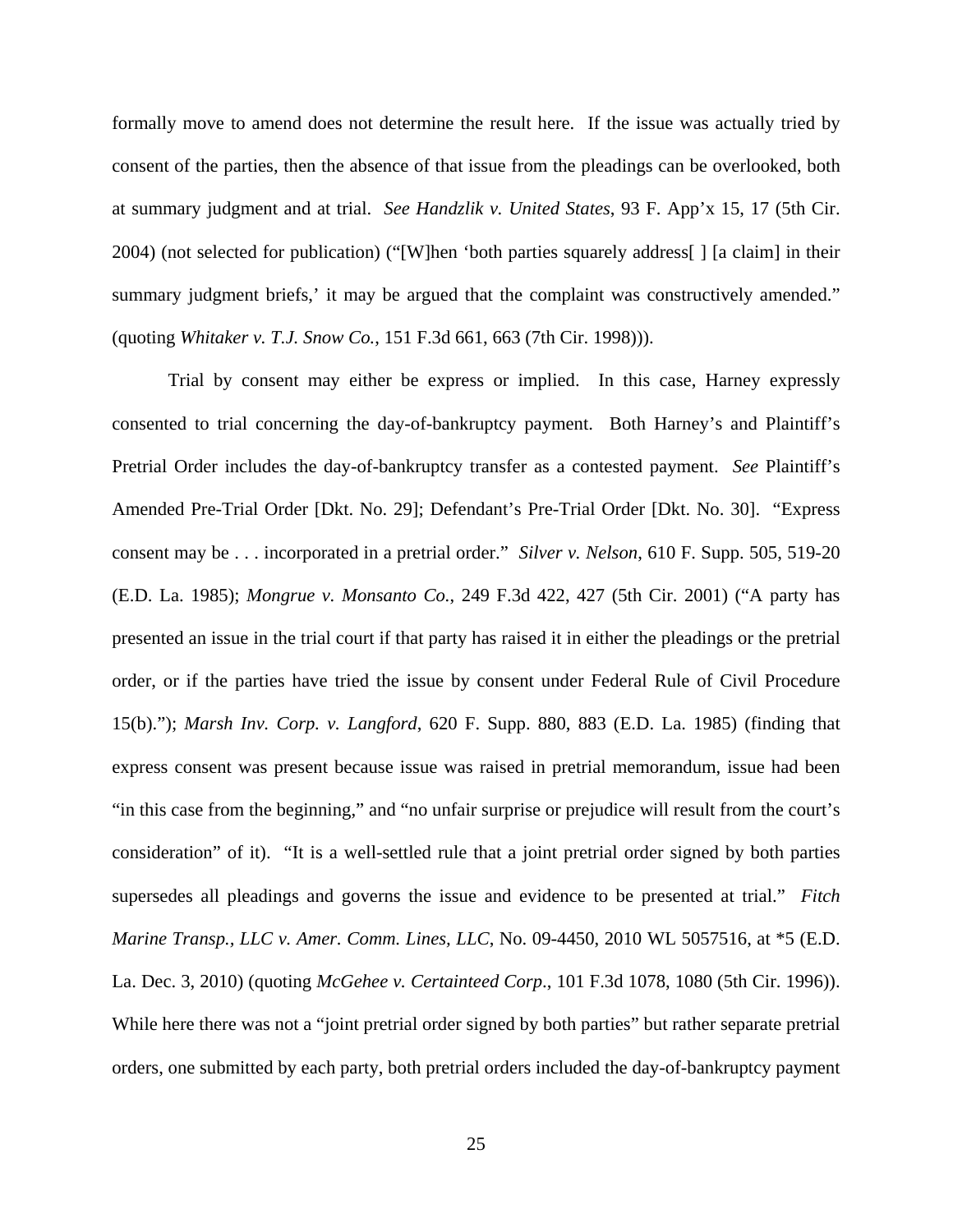as a matter in controversy for trial, and neither identified the lack of an amendment to the complaint as an issue to be resolved.

Thus, any objection to the pleadings was waived by the inclusion of the day-ofbankruptcy payments in the parties' Pre-Trial Orders, with no indication of an objection to these payments being tried. The Pre-Trial Orders had the effect of "supersed[ing]" the arguably deficient active pleading. *McGehee*, 101 F.3d at 1080. Although at the outset of Trial, Harney mentioned that it wished to maintain its challenge to the pleadings, the Pre-Trial Order submitted by Harney does not contain that challenge. Moreover, the Trial record shows that Harney put on extensive and well-prepared evidence concerning the day-of-bankruptcy payments, and hotly contested the story Plaintiff sought to tell about those payments. In other words, Harney's trial conduct supports the position in Harney's Pre-Trial Order, to the effect that Harney consented to trying the day-of-bankruptcy payment alongside the other challenged payments.

The truth is, even if Harney had stringently objected to all evidence of the day-ofbankruptcy payment, it would have been an exercise in futility. Plaintiff could simply have moved to amend, and, given the utter lack of prejudice as well as the ample notice to Harney (since the summary judgment stage) that this transfer was at issue, the Court would have had no basis to refuse.<sup>5</sup> Even if Harney had thoroughly maintained its objection to the day-of-

<sup>&</sup>lt;sup>5</sup> Of course, Plaintiff could simply file a separate avoidance suit for recovery of the \$50,000, as it in fact has done. *See* Complaint, Adv. Proc. No. 13-1153, Dkt. No. 1 (Nov. 21, 2013). The present suit was pending at that time that new complaint was filed, but Plaintiff presumably brought that additional adversary proceeding (on the eve of the two-year anniversary of KLN's bankrutpcy filing) to avoid the running of the two-year statute of limitations, *see* 11 U.S.C.  $§$  546(a)(1)(A), in case the Court found against its having preserved this avoidance claim in the present adversary proceeding. It would be senseless—as well as contrary to the federal rules for the Court to refuse to rule on the day-of-bankruptcy transfer based on the full record that is before the Court, simply to force the parties to re-present their arguments and evidence as to that same transfer in a future trial.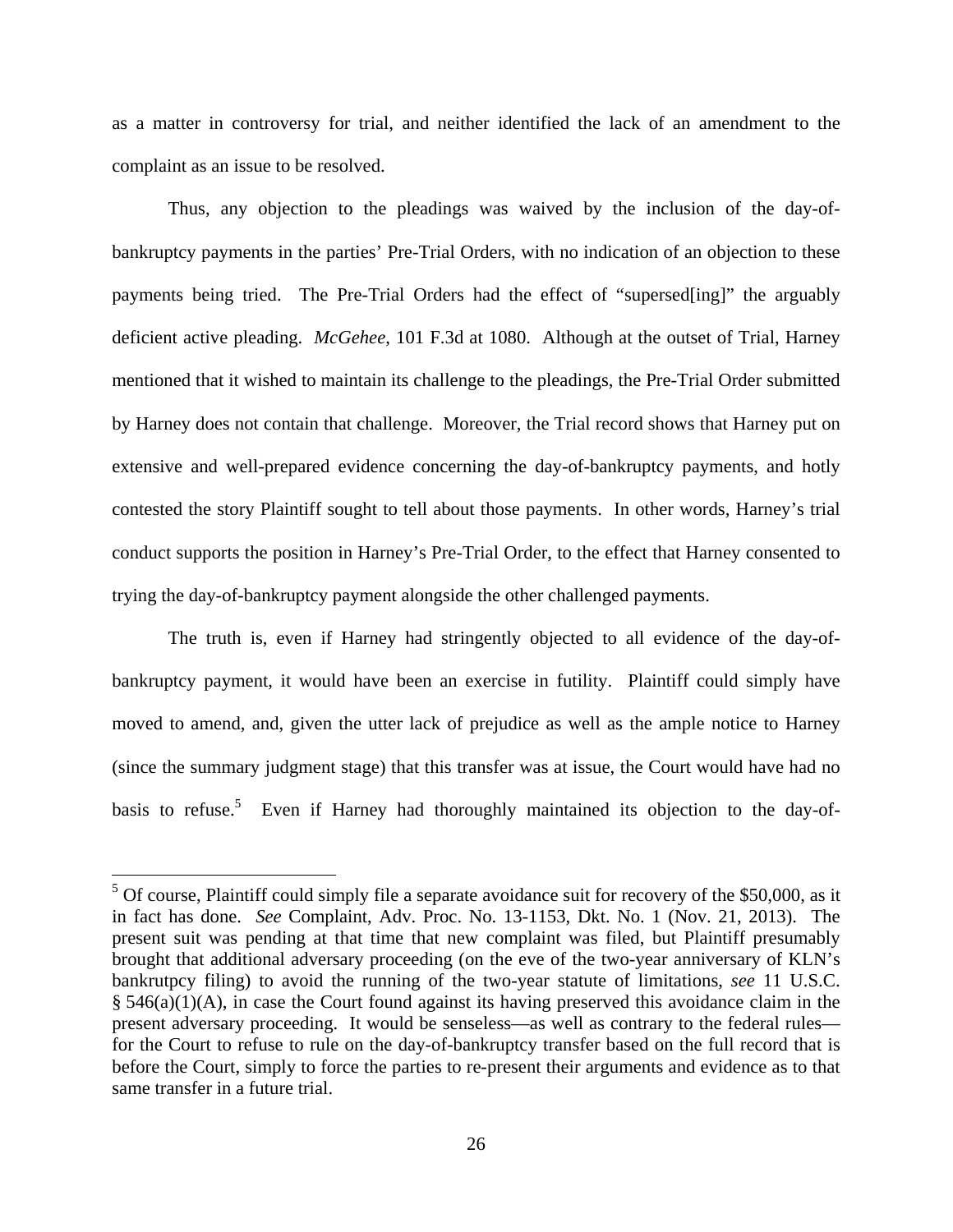bankruptcy payment being put at issue, the Court would have considered "the interests of justice," most importantly the fact that defending the additional transfer did not prejudice Harney. *Moody v. FMC Corp*., 995 F.2d 63, 66 (5th Cir. 1993). "In the absence of a showing of prejudice, the objecting party's only remedy is a continuance to enable him to meet the new evidence." *Beaubouef v. Beaubouef (In re Beaubouef)*, 966 F.2d 174, 177 (5th Cir. 1992) (quoting *Hardin v. Manitowoc-Forsythe Corp.*, 691 F.2d 449, 457 (10th Cir. 1982)). Here, no such continuance was sought, nor was one needed, given Harney's thorough and energetic (if ultimately unsuccessful) attempt to defend the day-of-bankruptcy payment.

Though Plaintiff's course of action in neglecting to amend its Complaint seems needlessly risky, there is no basis to penalize Plaintiff with the draconian remedy of denying recovery. The thinly sketched Complaint may or may not have included the day-of-bankruptcy payment if considered on its own, but after considering the substantial proceedings of this case, particularly including the Pre-Trial Order filed by Harney itself, the day-of-bankruptcy payment was succesfully put at issue, and was tried.

The Court now turns to Harney's affirmative defenses.

## **B. Ordinary Course of Business**

As noted, the following payments remained at issue at Trial: the three payments on the invoices of September 24 and October 8, 2011, in the total amount of \$42,994.19, and the dayof-bankruptcy payment in the total amount of \$50,000. Harney argues that these payments are protected as transfers made in the "ordinary course of business" under section 547(c) of the Bankruptcy Code. To sustain this defense, Harney has the burden of showing that each transfer:

was in payment of a debt incurred by the debtor in the ordinary course of business or financial affairs of the debtor and the transferee and such transfer was—

(A) made in the ordinary course of business or financial affairs of the debtor and the transferee; or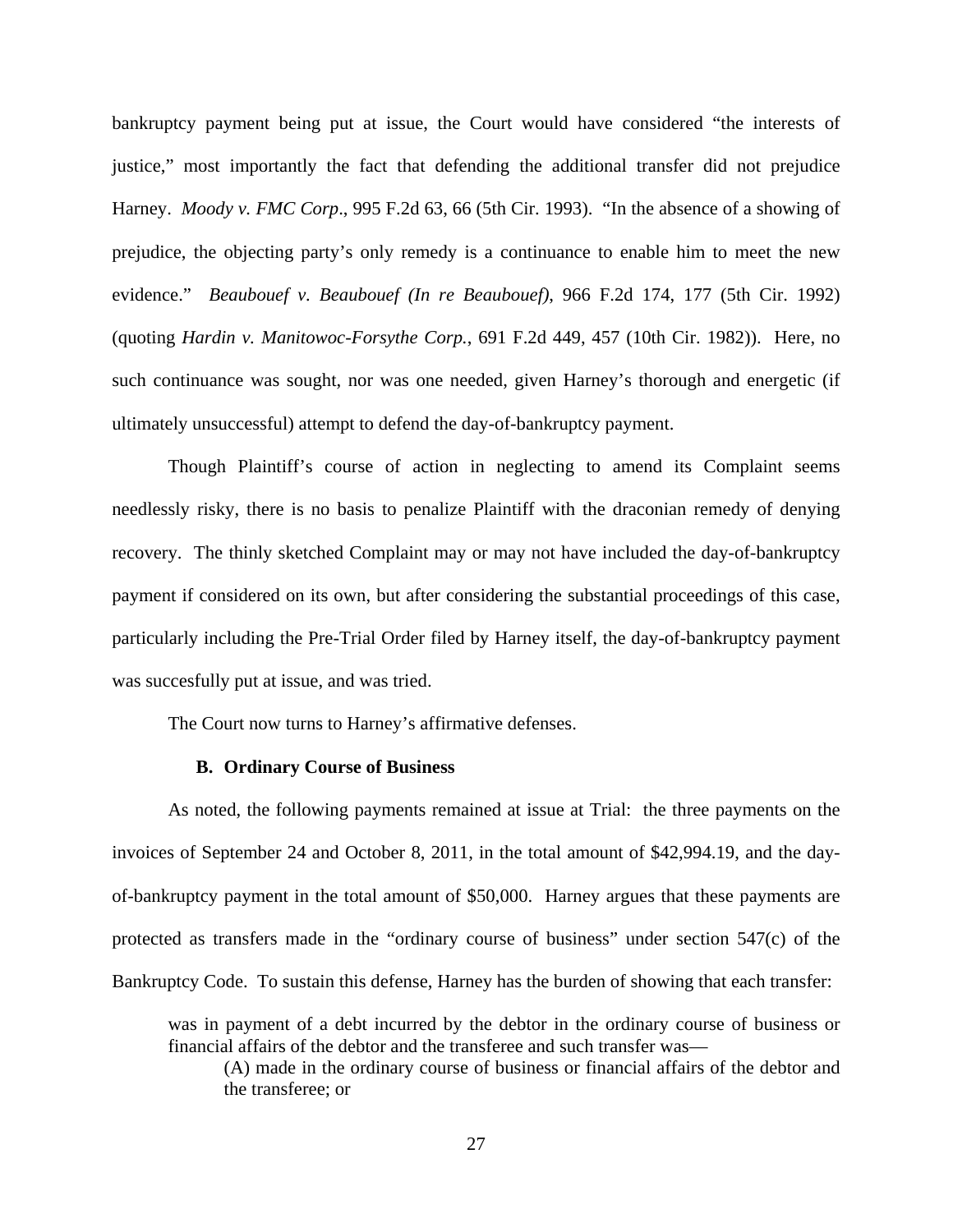(B) made according to ordinary business terms.

11 U.S.C. § 547(c)(2). As with the payments upon which the Court decided at summary judgment, the Court finds that these transfers to Harney were "incurred" in the "ordinary course." *See supra*, § II.C.2.b.

Harney did not put on any satisfactory evidence to meet the "objective" standard of section  $547(c)(2)(B)$ .<sup>6</sup> Thus, the inquiry left for the Court is whether Harney successfully carried its burden of showing that the payments met the "subjective" standard—that is, whether they were "made in the ordinary course of business or financial affairs of the debtor and the transferee." 11 U.S.C.  $\S 547(c)(2)(A)$ . In evaluating whether the "subjective" standard applies, the Court compares the timing and manner of the payments made before the Preference Period with the timing and manner of those made during the Preference Period.

As to the two payments made on the invoices of September 24 and October 8, 2011, these payments were made partially by wire transfer and partially by check. In specific, the \$23,351.26 invoice of September 24, 2011 was paid by check on October 4, 2011. The \$19,642.93 invoice of October 8, 2011 was paid partially by check of \$12,142.93 and partially by wire transfer of \$7500, on October 18, 2011.

No other payment was made by check either before or during the Preference Period. Nor did the parties' written agreements allow for payment by check—indeed, the agreements

 6 Doing so might or might not have helped Harney. Certainly, it is not uncommon for professionals to be paid on their outstanding invoices the day of or the day before a bankruptcy filing, particularly if their retention agreements so provide. Indeed, evidence shows that the debtor's attorneys received a substantial payment that same day. Whether this practice is common enough to constitute an "ordinary course" for the industry of crisis consultants and bankruptcy attorneys is simply not developed in the record, and the Court's ruling today should not be interpreted as a ruling on that practice generally, or whether such evidence would be sufficient as a preference defense.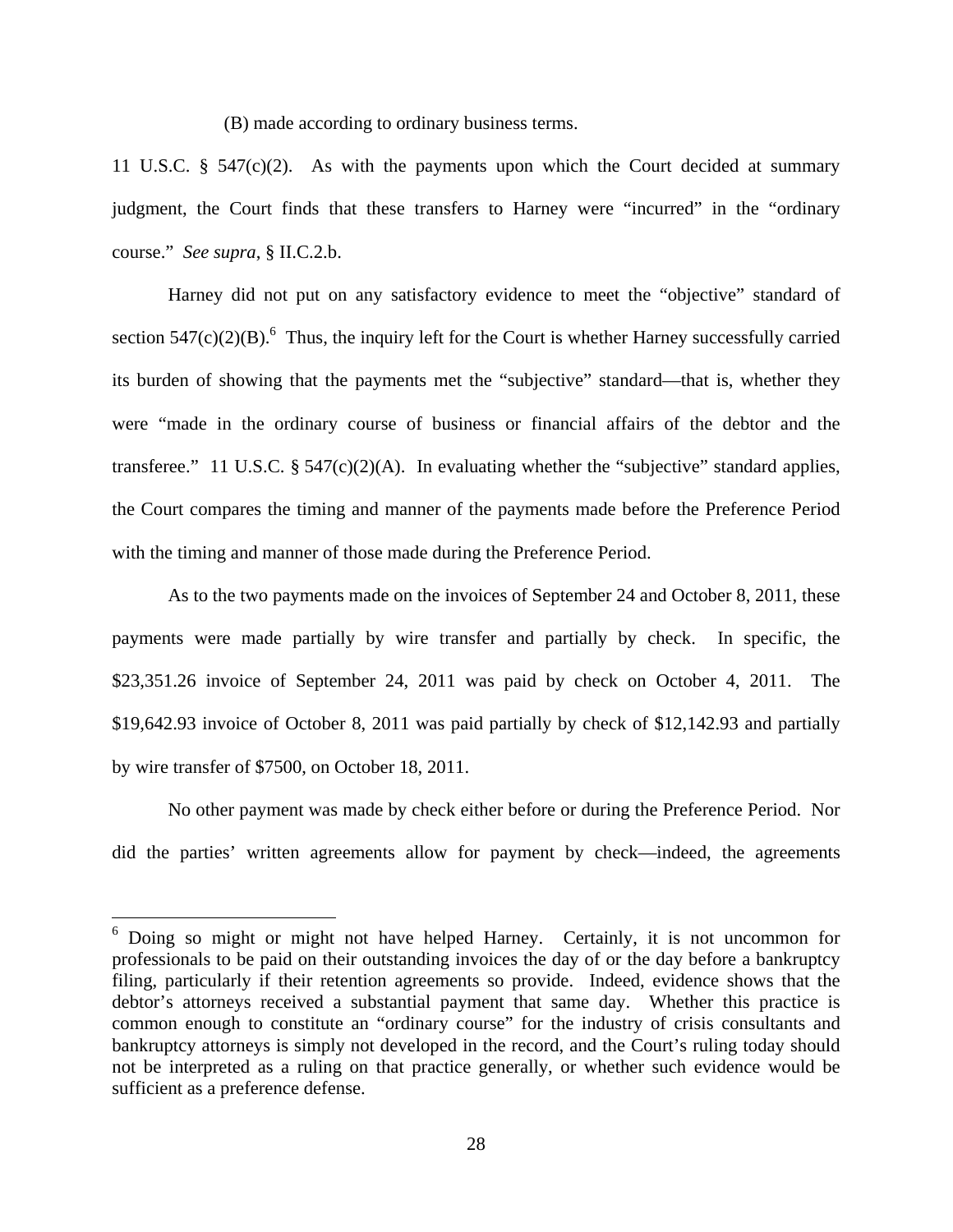specified (in italics) that payments should be "*by wire transfer*." In addition, the evidence is clear that at least one reason these payments were made as they were (by check and in part) was that KLN was short of cash, and Harney knew it. Harney has failed to show that, under the circumstances, these payments were made in the "ordinary course" as between these parties. It is true that the method of payment alone does not render a payment "non-ordinary," as cases cited by Harney show. *See, e.g., In re Brown Transp. Truckload, Inc.*, 161 B.R. 735, 740 (Bankr. N.D. Ga. 1993). But the method of payment is certainly probative, and the *reasons* for the change in method even more so. Of course, this determination is highly fact-specific. Here, taken altogether, the circumstances, including the facts related in Mr. Fyffe's testimony, reinforce the sense that the payments were not ordinary. The burden to show ordinariness was Harney's, and the Court finds that Harney failed to carry it.

As to the day-of-bankruptcy payment: Based on the evidence before it at summary judgment (affidavits and copies of emails), the Court suggested that, as Harney notes in its Closing Statement, the \$50,000 payment was the "result of a very natural and proper negotiation between two skilled professionals." Summary Judgment Hearing Tr. at 41; Closing Statement at 6. But the Court left the question as to whether the ordinary course defense applied, because this issue needed factual development.

The contradictory Trial testimony concerning the dealings between Harney and KLN (and KLN's counsel) leading up to bankruptcy does not convince the Court that Harney's professionals acted with any impropriety. Counsel for KLN recollected that Mr. Milligan conditioned his turning over reports under Harney's control on Harney's receipt of payments for services invoiced and due. Mr. Milligan flatly testified that he imposed no such condition. The emails were more consistent with Mr. Milligan's story, but Ms. Tamasco, counsel for KLN, gave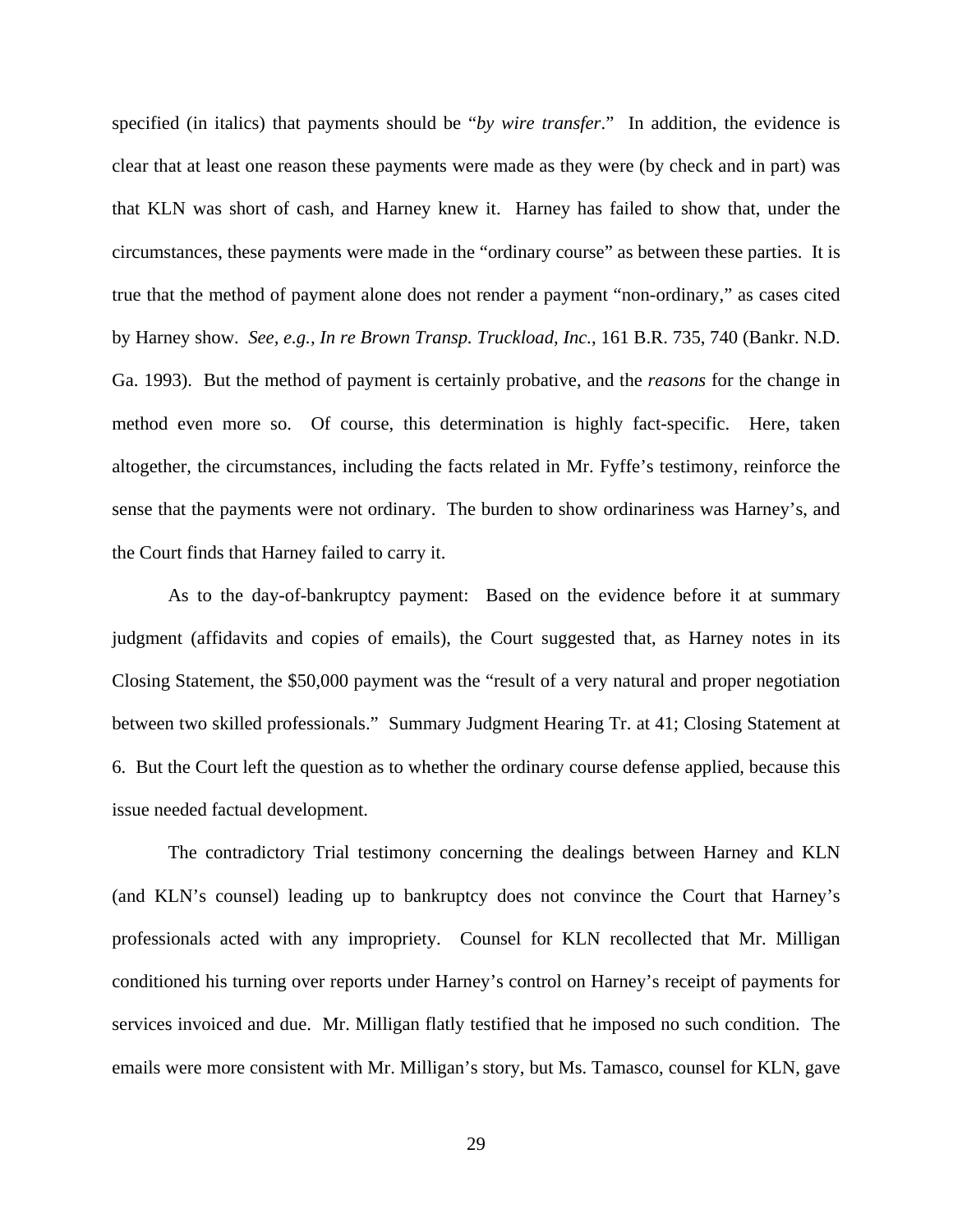specific and credible testimony to the contrary. Because its ruling will rest on other grounds (as discussed below), the Court need not sort out this disagreement between professionals. But it bears mentioning that there is nothing improper about a professional seeking payment for services, including on the eve of bankruptcy (although of course the professional may risk avoidance under some conditions), and what appears to have happened here (as far as can be drawn out of the limited available evidence) does not rise to the level of impropriety or coercion, even if it might be sufficient to depart from an "ordinary course."

Nonetheless, Harney's defense is unsuccesful. Clearly, the timing of this last payment was dictated by the fact that KLN was filing bankruptcy the next day. Unlike most or all of the prior payments, the payment was made quite soon after the latest invoice (which was dated November 19), was made in payment of two separate invoices, and was significantly higher than any other single payment, whether before or during the Preference Period.<sup>7</sup> Each of these facts weighs against ordinariness. Moreover, there is no pattern of payments established under the renewed retention of November 8 against which to measure the ordinariness of this payment. The November 8 retention letter could have provided for an eve-of-bankruptcy pay arrangement, but did not. While the terms of the governing engagement letter do not necessarily delineate the exact bounds of ordinariness, they are probative, particuarly when there was not yet a pattern of payments under this renewed engagement letter, against which the eve-of-bankruptcy payment could be assessed.

Finally, it again bears emphasizing that Harney had the burden. The Court finds that it failed to carry that burden.

 $\overline{a}$ 

<sup>&</sup>lt;sup>7</sup> The next highest payment appears to have been on May 3, 2011, in the amount of \$29,310.06. During the Preference Period, the highest was on October 4, 2011, in the amount of \$23,351.26. *See* Def. Trial Ex. 5.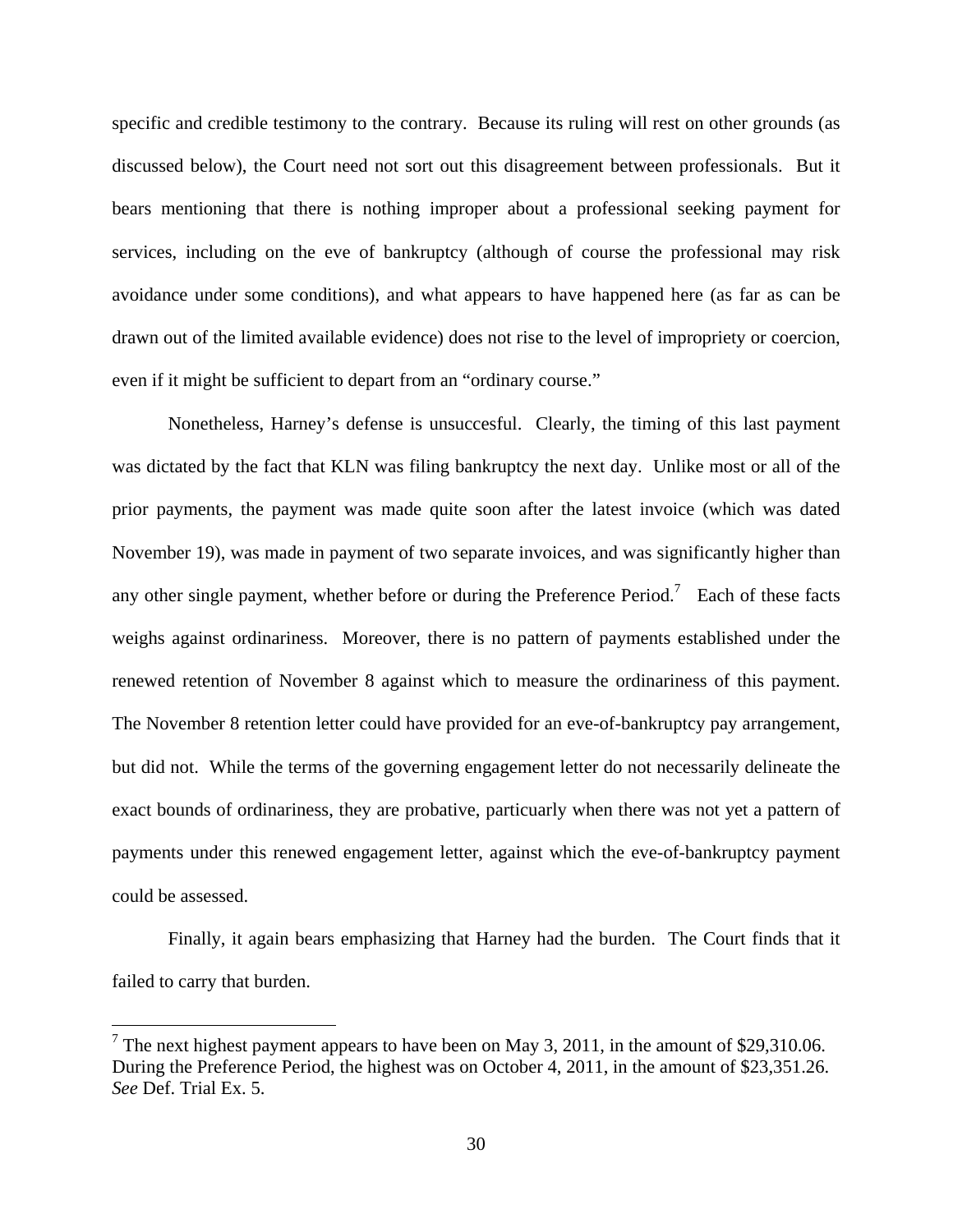## **C. New Value**

Harney asserts that it is entitled to credit the new value it extended to KLN in the form of unpaid consulting services provided on the day of bankruptcy against whatever amounts the Court finds unprotected by the ordinary course of business defense. In order to assert the "new value" defense, Harney must show that after the challenged transfers, it "gave new value to or for the benefit of the debtor (A) not secured by an otherwise avoidable security interest; and (B) on account of which new value the debtor did not make an otherwise avoidable transfer to or for the benefit of such creditor." 11 U.S.C. § 547(c)(4); *see SGSM Acquisition*, 439 F.3d at 241-42.

The Court finds that Harney meets this standard. There is uncontroverted evidence in the record through Milligan's testimony that Harney provided \$2280 in uncompensated services on November 22, 2011, and that this new value was not secured. Harney is entitled to credit for its extension of new value.

## **D. Retainer**

 Harney notes that it held a \$20,000 retainer, and argues—in a single paragraph with little explanation—that any recoverable amount should be subject to offset against that amount. Harney's Closing Statement at 5.

 It is true that the Code offers some protection for professionals who maintain retainers sufficient to cover any fees that come due during the pre-petition period. *See* 11 U.S.C. § 547(b)(5). Where a distressed client has the cash to fund such a retainer, professionals sometimes use it as a way to avoid the possible "Catch-22" or "Hobson's choice" of either (a) being unpaid as of the petition date and thus being a creditor of the estate (and thus arguably not "disinterested" as required by the Code of those who would be retained for post-petition services), or (b) being paid shortly prior to the petition date and thus being the likely target of a